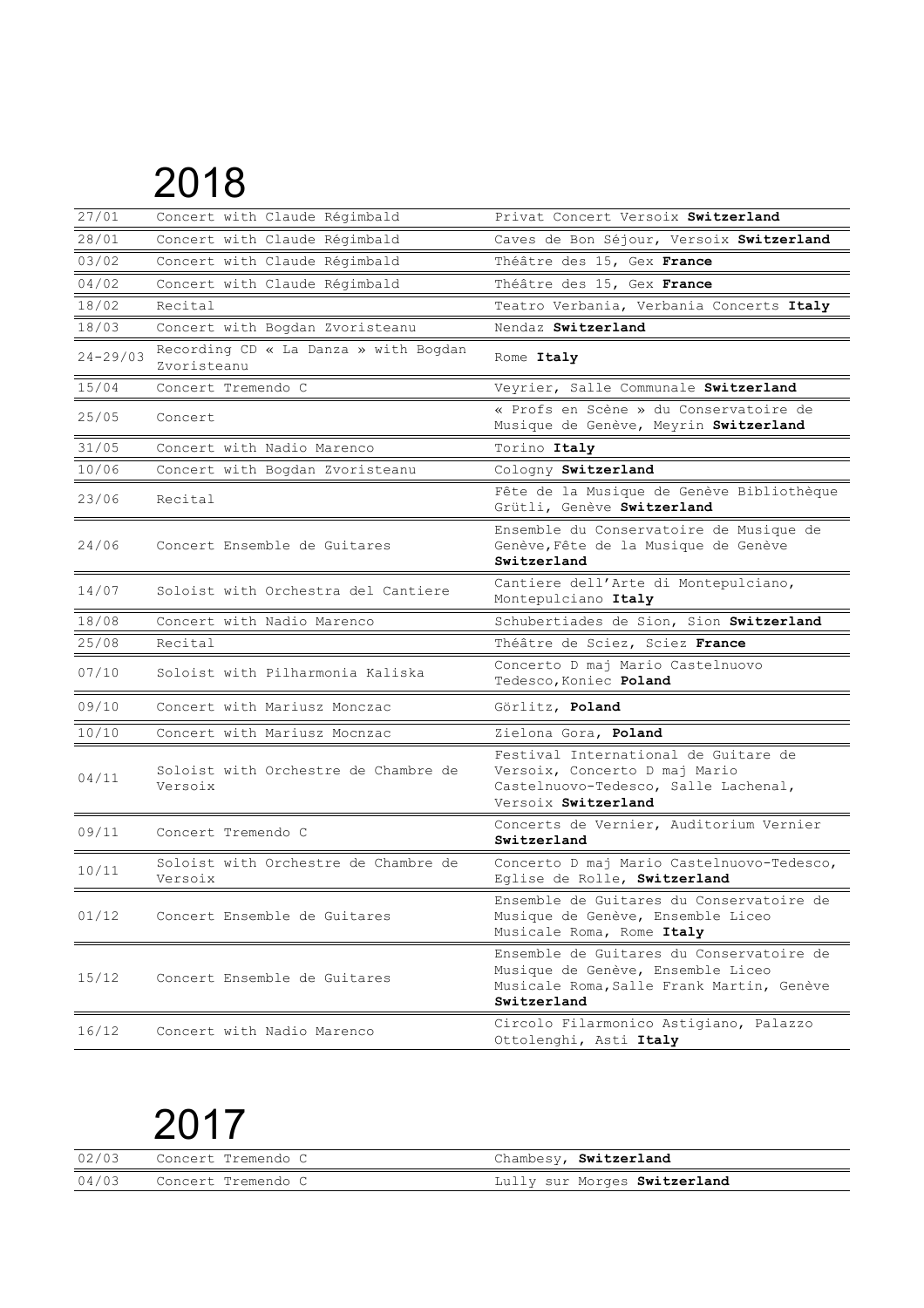| 17/03        | Concert with Nadio Marenco                         | Théâtre Point Favre, Chêne Bourg<br>Switzerland                              |
|--------------|----------------------------------------------------|------------------------------------------------------------------------------|
| 08/04        | Concert with Jeanne Gollut                         | Teatro di Feltre Italy                                                       |
| 20/05        | Concert                                            | Profs en Scène du Conservatoire de<br>Musique de Genève, Meyrin Switzerland  |
| 14/06        | Concert with Jeanne Gollut                         | Lutry Switzerland                                                            |
| 15/06        | Concert with Claude Régimbald                      | Gland Switzerland                                                            |
| 24/06        | Concert Tremendo C                                 | Fête de la Musique de Genève, Switzerland                                    |
| 19/06        | Concert with Jeanne Gollut                         | Vevey Switzerland                                                            |
| 15/07        | Soloist with Symphony of the Americas              | Civic Center Theater, Sunrise USA                                            |
| 16/07        | Soloist with Symphony of the Americas              | John Knox Village, Pompano Beach, USA                                        |
| 16/07        | Soloist with Symphony of the Americas              | First Congregational Church, Ft<br>Lauderdale USA                            |
| 18/07        | Soloist with Symphony of the Americas              | Palm Beach <b>USA</b>                                                        |
| 21/07        | Soloist with Symphony of the Americas              | Broward Center of Performing Arts, Ft<br>Lauderdale USA                      |
| 22/07        | Soloist with Symphony of the Americas              | Dor Dorim Auditorium, Weston USA                                             |
| $23 - 24/07$ | Recording CD with with Symphony of the<br>Americas | Broward Center of Performing Arts, Ft<br>Lauderdale USA                      |
| 26/07        | Soloist with Symphony of the Americas              | Instituto Bern La Chorrera, Panama                                           |
| 27/07        | Soloist with Symphony of the Americas              | Belisario Porras School Panama                                               |
| 28/07        | Soloist with Symphony of the Americas              | INAC Theater, Casco Antiguo Panama                                           |
| 29/07        | Soloist with Symphony of the Americas              | US Embassy Panama                                                            |
| 29/07        | Soloist with Symphony of the Americas              | Educational concert presented by the US<br>Embassy Panama                    |
| 30/07        | Soloist with Symphony of the Americas              | Miramar Hotel, Panama                                                        |
| 31/07        | Soloist with Symphony of the Americas              | Instituto Bern Las Mañanitas Panama                                          |
| 04/08        | Soloist with Symphony of the Americas              | Miami Lakes Methodist Church, Miami USA                                      |
| 07/08        | Soloist with Symphony of the Americas              | Florida atlantic University Theater, Boca<br>Raton USA                       |
| 08/08        | Soloist with Symphony of the Americas              | Susan B Katz Theater, Pembroke Pines USA                                     |
| 09/08        | Soloist with Symphony of the Americas              | University of Florida, Phillips<br>Performing Arts Center, Gainesville USA   |
| 11/08        | Soloist with Symphony of the Americas              | Christ by the Sea, United Methodist<br>Church, Vero Beach USA                |
| 05/10        | Recital                                            | Guitar Festival Porto Alegre Brasil                                          |
| 06/10        | Masterclass                                        | Guitar Festival Porto Alegre Brasil                                          |
| 09/10        | Recital                                            | Universidad Campinhas Brasil                                                 |
| 09/10        | Masterclass                                        | Universidad Campinhas Brasil                                                 |
| 15/10        | Soloist with Orchestre de Chambre de<br>Versoix    | Concierto Andaluz, Joaquin Rodrigo, Salle<br>Lachenal, Versoix Switzerland   |
| 24/11        | Recital                                            | Private Concert, Genève Switzerland                                          |
| 25/11        | Soloist with Orchestre de Chambre de<br>Versoix    | Concierto Andaluz, Joaquin Rodrigo,<br>Concerts de Lancy, Genève Switzerland |
| 03/12        | Concert with Jeanne Gollut                         | Gimel Switzerland                                                            |
| 04/12        | Concert with Bogdan Zvoristeanu                    | Private Concert Switzerland                                                  |
| 18/12        | Concert with Bogdan Zvoristeanu                    | Private Concert Satigny Switzerland                                          |
| 22/12        | Concert with Jeanne Gollut                         | Chardonne Switzerland                                                        |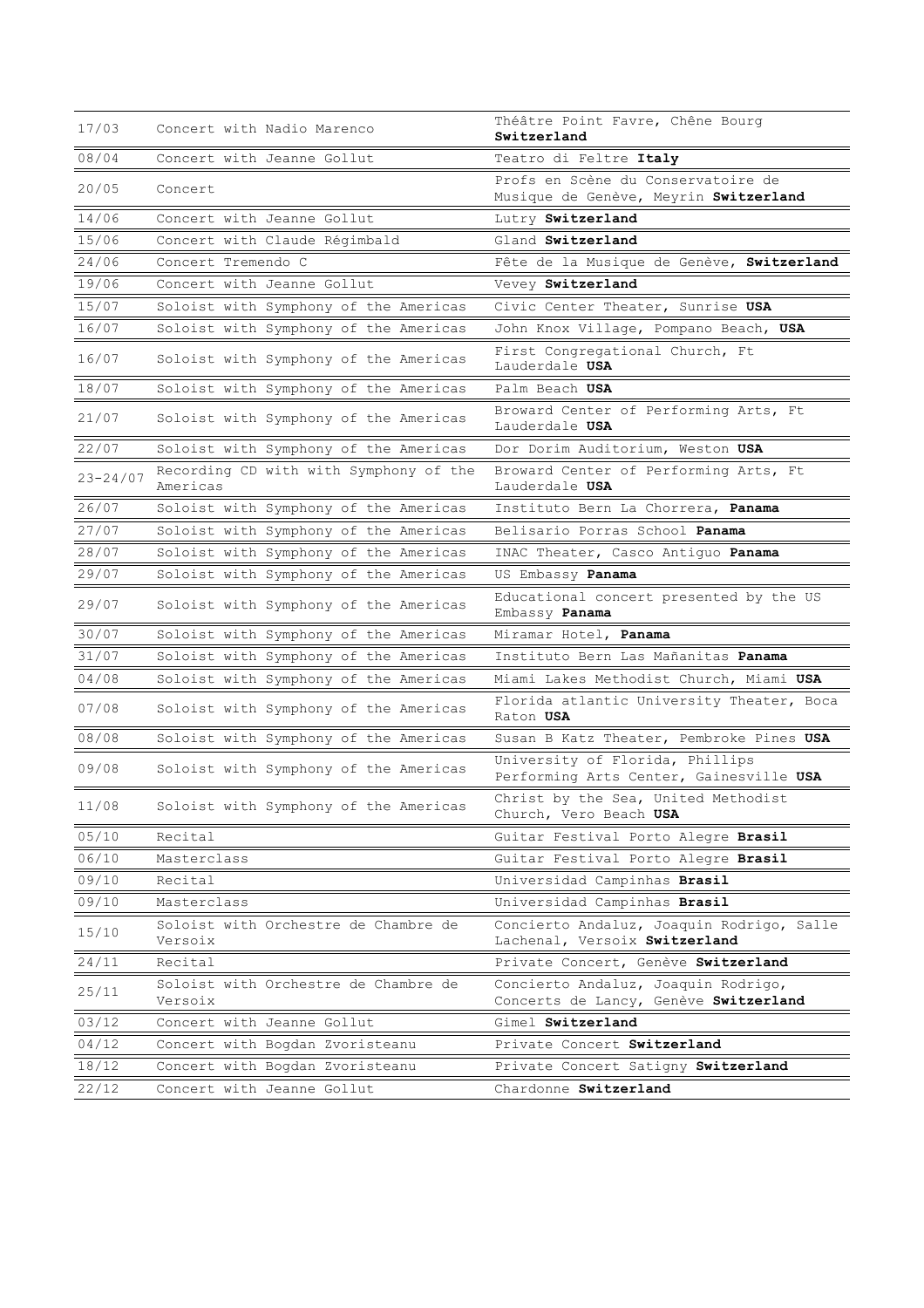| 10/01        | Concert with Estelle Revaz     | Gstaad Switzerland                     |
|--------------|--------------------------------|----------------------------------------|
| 16/03        | Concert with Jeanne Gollut     | Montreux Switzerland                   |
|              | 12-13/03 Concert & Masterclass | Conservatoire de Dijon, France         |
| 19/03        | Concert Tremendo C             | Chamonix, France                       |
| 10/04        | Concert with Claude Régimbald  | Concerts de Lancy, Genève Switzerland  |
| 11/07        | Recital                        | Chartreuse de Taninges, France         |
| $18 - 25/09$ | Recital tour                   | Poland                                 |
| 18/10        | Concert show with Alain Carré  | Salle Les Salons, Genève Switzerland   |
| 30/10        | Concert with Jeanne Gollut     | Yvonand, Switzerland                   |
| 27/11        | Concert with Claude Régimbald  | Concerts du Lignon, Genève Switzerland |
| 17/12        | Concert Tremendo C             | Chartreuse de Taninges France          |

| $01 -$<br>18/01 | Recording El Otro Astor                                    | Rome Italy                                                             |
|-----------------|------------------------------------------------------------|------------------------------------------------------------------------|
| 08/02           | Duet with Jeanne Gollut                                    | Brent (VD) Switzerland                                                 |
|                 | 21-22/02 Recording Carpe Diem                              | Geneva Switzerland                                                     |
| 12/03           | Tremendo Cuarteto                                          | Collège Rousseau                                                       |
| 04/05           | "Songes Ibériques"<br>Tremendo Cuarteto "Songes Ibériques" | Geneva Switzerland<br>Collège Sismondi<br>Geneva, Switzerland          |
| 10/05           | Duo with Claude Régimbald (flute)                          | Chateau de Ferney Voltaire<br>Ferney Voltaire, France                  |
| 31/05           | Récital (with Brigitte Siddiqui,<br>piano)                 | Versoix, Switzerland                                                   |
| 05/06           | Masterclass                                                | Ecole de Musique de Rumilly<br>Rumilly, France                         |
| 06/06           | Recital                                                    | Ecole de Musique de Rumilly<br>Rumilly, France                         |
| 15/08           | Recital                                                    | Lagów, Poland                                                          |
| 16/08           | Chamber Music<br>Guitar and string quartet                 | Osno Lubuskie, Poland                                                  |
| 18/08           | Duo with Mariusz Monczac                                   | Zielona Góra, Poland                                                   |
| 20/08           | Duo with Mariusz Monczac                                   | Aleksandrów Kujawski, Poland                                           |
| 21/08           | Duo with Mariusz Monczac                                   | Kożuchów, Poland                                                       |
| 22/08           | Recital                                                    | Żary, Poland                                                           |
| 17/09           | Tremendo Cuarteto "Songes Ibériques"                       | Salle Jean-Jacques Gautier - Chêne<br>Bougeries<br>Geneva, Switzerland |
| 11/10           | Duo with Jeanne Gollut                                     | Charrat (VD)<br>Switzerland                                            |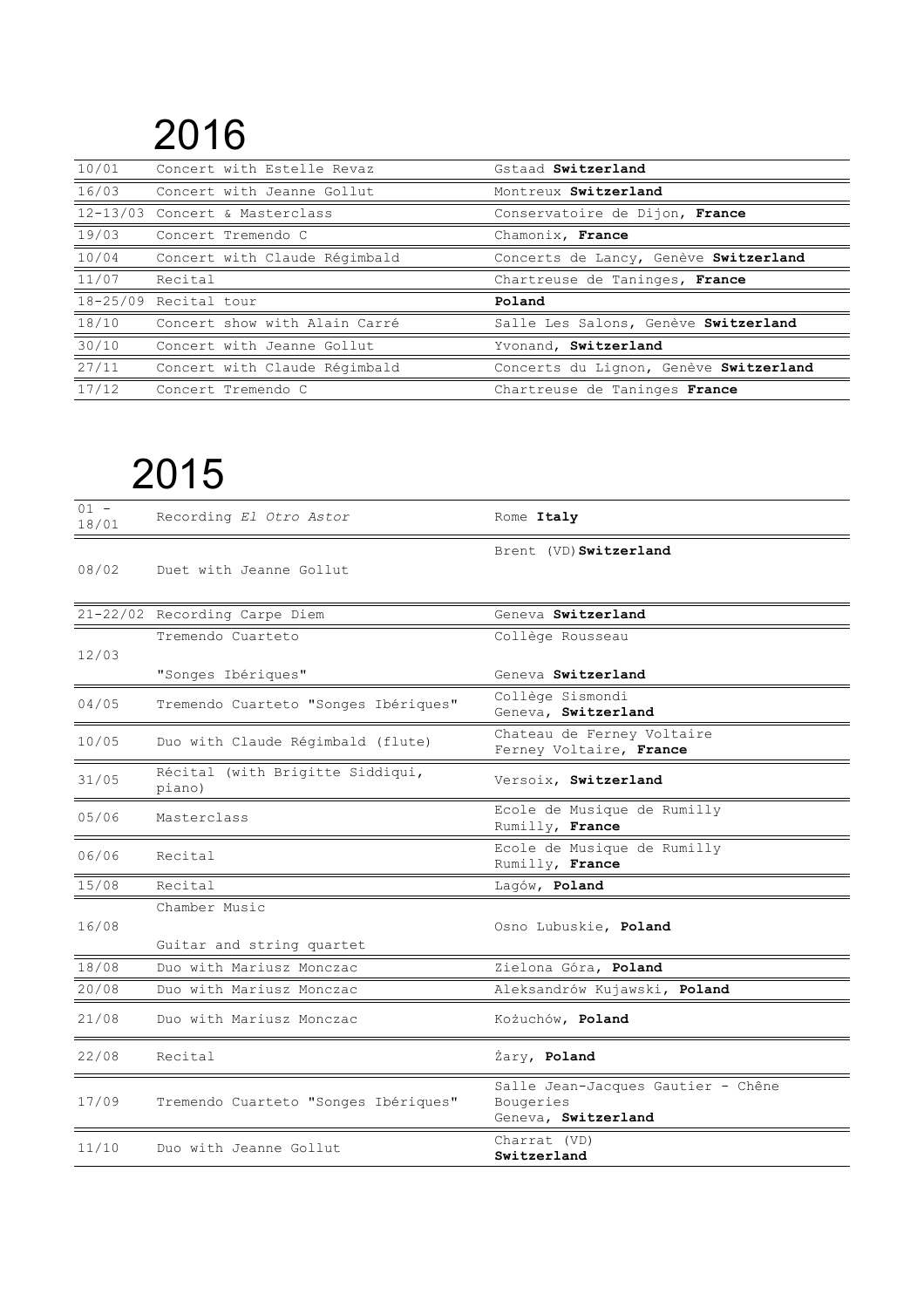| 18/10 | Recital (with Brigitte Siddiqui,<br>piano) | Leukerbad<br>Switzerland                                                |
|-------|--------------------------------------------|-------------------------------------------------------------------------|
| 22/10 | Recital                                    | Reggio Emilia, Italy                                                    |
| 30/10 | Guitar & Strings                           | Festival International de Guitare de<br>Versoix<br>Versoix, Switzerland |
| 22/11 | Duo with Jeanne Gollut                     | Switzerland                                                             |

| 18/01        | Recital                                                                                                       | Asti in Concerto Sala dell'Archivio di Stato, 21h.                           |
|--------------|---------------------------------------------------------------------------------------------------------------|------------------------------------------------------------------------------|
|              |                                                                                                               | Asti, Italy                                                                  |
| 25/01        | Chamber Music<br>Alessio Nebiolo, Francesco<br>Bartoletti and students from<br>Geneva Conservatory of Music   | Concerts de Lancy<br>Cave Marignac, 17h, Grand Lancy<br>Geneva, Switzerland  |
|              | Homage to the "Belle Epoque"                                                                                  | Galleria d'Arte Moderna                                                      |
| 26/03        | presentation of the news<br>publications with Alessio                                                         | Dir Art Marcello Abbado                                                      |
|              | Nebiolo (quitar) and Dora<br>Filippone (mandolin)                                                             | Milan, Italy                                                                 |
|              |                                                                                                               | Orchestre Symphonique du Mont-Blanc                                          |
|              |                                                                                                               | Nino Lepore, conductor                                                       |
| 29/03        | Concierto de Aranjuez                                                                                         | Alessio Nebiolo, quitar                                                      |
|              |                                                                                                               | Collégiale St-Jacques, 20h,                                                  |
|              |                                                                                                               | Sallanches, France                                                           |
|              |                                                                                                               | Orchestre Symphonique du Mont-Blanc                                          |
|              | Concierto de Aranjuez                                                                                         | Nino Lepore, conductor                                                       |
| 30/03        |                                                                                                               | Alessio Nebiolo, quitar                                                      |
|              |                                                                                                               | Festival International de Guitare de Versoix, 17h30,<br>Versoix, Switzerland |
|              | Chamber Music concerts,                                                                                       |                                                                              |
|              | Jury of the music competition                                                                                 | Edward Said Conservatory of Music<br>Jerusalem, Betlehem, Ramallah           |
| $10 - 17/04$ | with Alessio Nebiolo and Pedro<br>Lopez (quitars), Francesco<br>Bartoletti (cello), Hing Heong<br>Lam (piano) | Palestine                                                                    |
| 18/05        | Lausanne Guitar Trio<br>Folia Project                                                                         | Les classiques de Mathod<br>Eglise de Mathod, 17h<br>Mathod, Switzerland     |
| 23/05        | Chamber Music, Profs en Scène                                                                                 | Aula de la Mairie 20h<br>Meyrin, Switzerland                                 |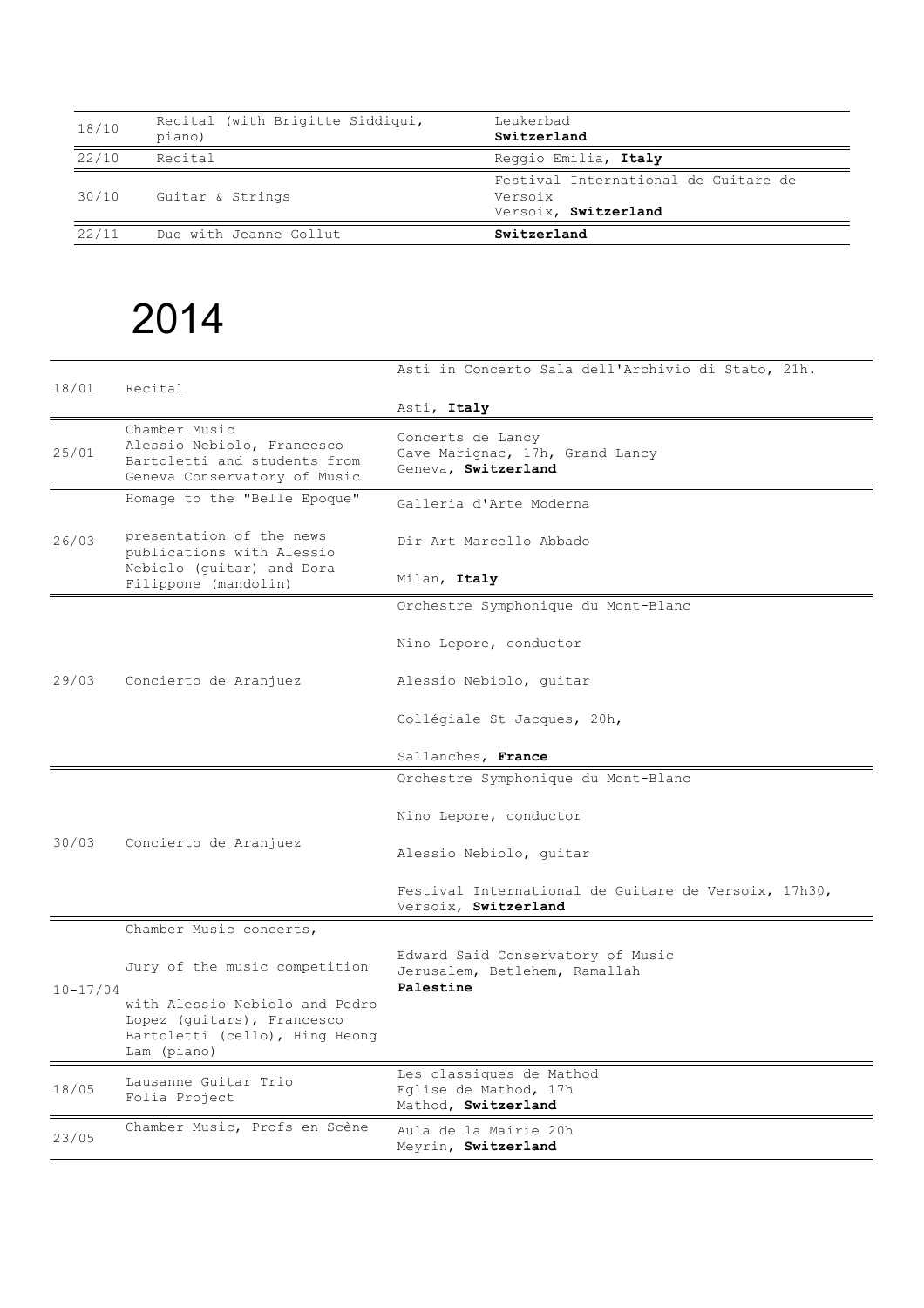|       | with Alessio Nebiolo and<br>teachers from Geneva<br>Conservatory of Music                                                                                      |                                                                                                                                      |
|-------|----------------------------------------------------------------------------------------------------------------------------------------------------------------|--------------------------------------------------------------------------------------------------------------------------------------|
| 27/05 | Recital                                                                                                                                                        | Polish Club, 55 Exhibition Road, London, SW7 2PN - South<br>Kensington,<br>London - England                                          |
| 01/07 | Recital                                                                                                                                                        | "Six Ways" International Guitar Festival<br>Basilica di Superga, 21h<br>Turin - Italy                                                |
| 23/07 | Duo with Claude Régimbald<br>(flute)                                                                                                                           | Concerts à la Maison Trestler<br>Montréal - <b>Canada</b>                                                                            |
| 31/08 | Duo with Bogdan Zvoristeanu<br>(violin)                                                                                                                        | Concerts de St- Germain Eglise de St. Germain, 18h30<br>Concert recorded by Swiss National Radio RTS-Espace2<br>Geneva - Switzerland |
| 01/09 | Duo with Bogdan Zvoristeanu<br>(violin)                                                                                                                        | Concerts de St- Germain Eglise de St. Germain, 18h30<br>Geneva - Switzerland                                                         |
| 21/09 | Lausanne Guitar Trio                                                                                                                                           | Aarau - Switzerland                                                                                                                  |
| 04/10 | Duo with Claude Régimbald<br>(flute)                                                                                                                           | Temple de Bursins, 16h30<br>Bursins - Switzerland                                                                                    |
| 07/10 | Alessio Nebiolo (guitar)<br>Alain Carré (actor)                                                                                                                | Geneva - Switzerland                                                                                                                 |
| 19/10 | Astor Piazzolla - Five Tango<br>Sensation for guitar and string<br>orchestra                                                                                   | Orquesta de Toluca<br>Toluca - Mexico                                                                                                |
|       | Alessio Nebiolo soloist                                                                                                                                        |                                                                                                                                      |
| 25/10 | Homage to the "Belle Epoque"<br>presentation of the news<br>publications with Alessio<br>Nebiolo (guitar), Dora<br>Filippone and Elena Parasacco<br>(mandolin) | Convegno Internazionale della Chitarra<br>Brescia - Italy                                                                            |
| 27/11 | Concierto de Aranjuez                                                                                                                                          | Orchestra Sinfonica della Provincia di Bari<br>Nino Lepore, conductor<br>Alessio Nebiolo, quitar<br>Showville,<br>Bari - Italy       |
| 28/11 | Concierto de Aranjuez                                                                                                                                          | Orchestra Sinfonica della Provincia di Bari<br>Nino Lepore, conductor<br>Alessio Nebiolo, quitar<br>Showville,<br>Bari - Italy       |
| 29/11 | Concierto de Aranjuez                                                                                                                                          | Orchestra Sinfonica della Provincia di Bari<br>Nino Lepore, conductor<br>Alessio Nebiolo, quitar<br>Showville,<br>Bari - Italy       |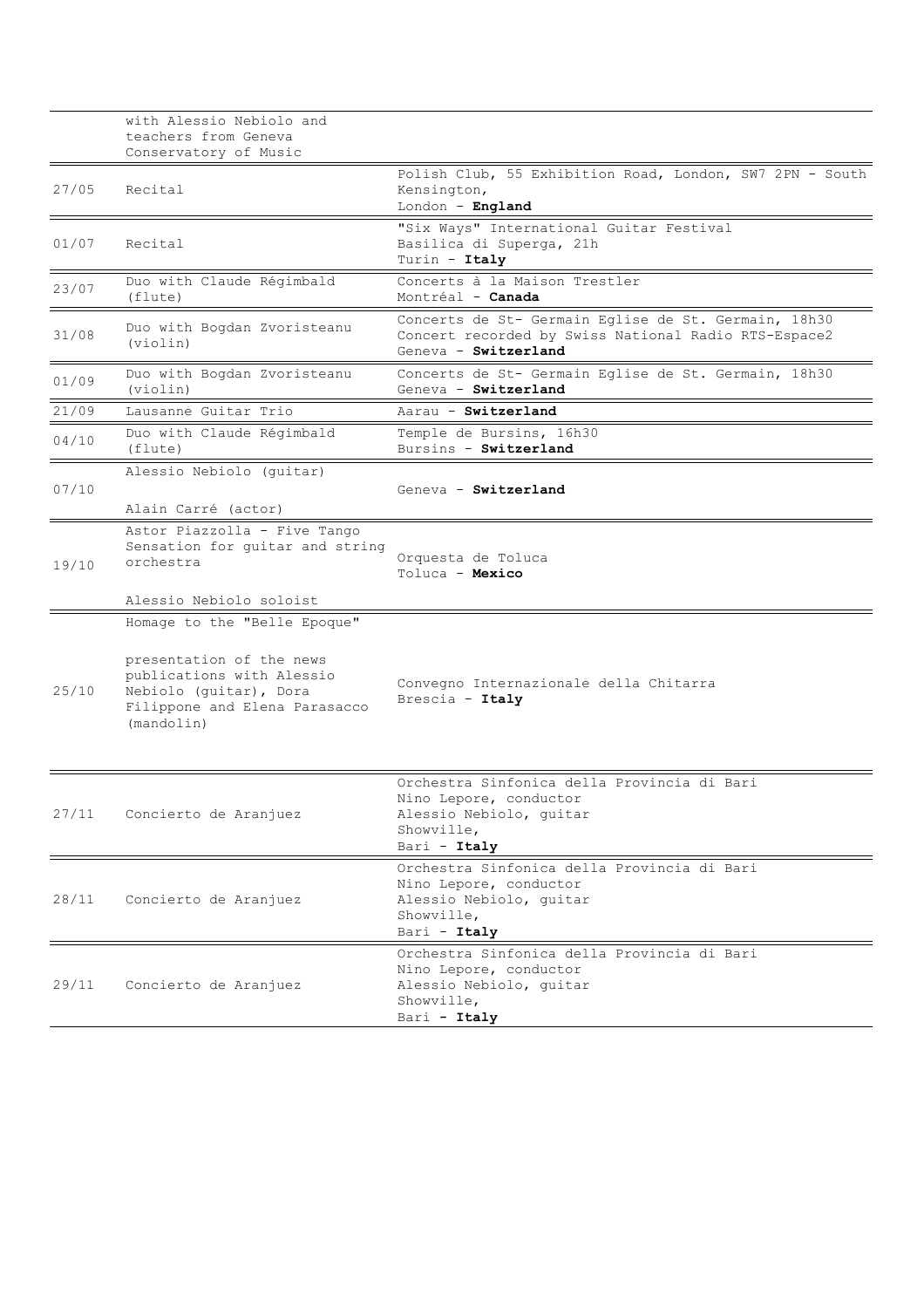| 30/01 | Lausanne Guitar Trio                                                                  | Conservatoire de Musique de Lausanne<br>Lausanne, Switzerland                                                          |
|-------|---------------------------------------------------------------------------------------|------------------------------------------------------------------------------------------------------------------------|
| 03/02 | Lausanne Guitar Trio                                                                  | Concerts de Villeneuve,<br>Villeneuve, Switzerland                                                                     |
| 01/03 | Lausanne Guitar Trio                                                                  | Ecole Sociale de Lausanne<br>Lausanne, Switzerland                                                                     |
| 15/03 | Tremendo Cuarteto                                                                     | Geneva, concert for students<br>DIP Switzerland                                                                        |
| 19/03 | Concierto de Aranjuez                                                                 | Orchestra Sinfonica di Sanremo, Bruno<br>Santori conductor<br>Università di Pavia, Sala dei Mille 9 pm<br>Pavia, Italy |
| 20/03 | Concierto de Aranjuez                                                                 | Orchestra Sinfonica di Sanremo, Bruno<br>Santori conductor<br>Teatro del Casinò di Sanremo 6 pm<br>Sanremo, Italy      |
| 24/03 | Five Tango Sensation (Astor Piazzolla) and<br>Malerbi Concerto for guitar and strings | Festival international de Guitare de<br>Versoix<br>Quatuor Terpsycordes<br>Versoix, Switzerland                        |
| 01/04 | Duo with Bogdan Zvoristeanu (violin)                                                  | Gstaad, Switzerland                                                                                                    |
| 08/04 | Duo with Bogdan Zvoristeanu (violin)                                                  | Auditorium of the Rumanian National Radio<br>public concert recorded by the radio<br>Bucharest, Romania                |
| 14/04 | Duo with Claude Régimbald (flute)                                                     | Concerts de Lancy, 5 pm<br>Geneva, Switzerland                                                                         |
| 21/04 | Duo with Claude Régimbald (flute)                                                     | Cosmodôme de Laval 11 am<br>Laval, Canada                                                                              |
| 21/04 | Duo with Claude Régimbald (flute)                                                     | Eglise de la Visitation, 5 pm<br>Montréal, Canada                                                                      |
| 27/04 | Duo with Claude Régimbald (flute)                                                     | Christ Church Cathedral, 4 pm<br>Montréal, Canada                                                                      |
| 28/04 | Duo with Claude Régimbald (flute)                                                     | Cosmodôme de Laval 11 am<br>Laval, Canada                                                                              |
| 02/05 | Duo with Claude Régimbald (flute)                                                     | Concerts de la Ville de Montréal, Chapelle<br>Historique du Bon Pasteur<br>Montréale, Canada                           |
| 12/05 | National Radio of Romania                                                             | Suflet de Chitara, Alessio Nebiolo<br>guitarist Romania                                                                |
| 25/05 | Recital                                                                               | Amigos de la Guitarra de Valencia<br>Museo de Bellas Artes de Valencia<br>Valencia, Spain                              |
| 23/06 | Duo with Nadio Marenco (accordion)                                                    | Lugano, Switzerland                                                                                                    |
| 09/07 | Recital and Concierto de Aranjuez Orquesta<br>Filarmonica de la Universidad Mayor     | Teatro Municipal de Las Condes Santiago,<br>Chile                                                                      |
| 10/07 | Recital                                                                               | Embassy of Switzerland, Santiago, Chile                                                                                |
| 11/07 | Masterclass                                                                           | Universidad Mayor, Santiago, Chile                                                                                     |
| 12/07 | Concierto de Aranjuez Orquesta Filarmonica de<br>Temuco                               | Teatro Municipal, Temuco, Chile                                                                                        |
| 16/07 | Recital                                                                               | Festival Guitarras del Sur, Asuncion,<br>Paraguay                                                                      |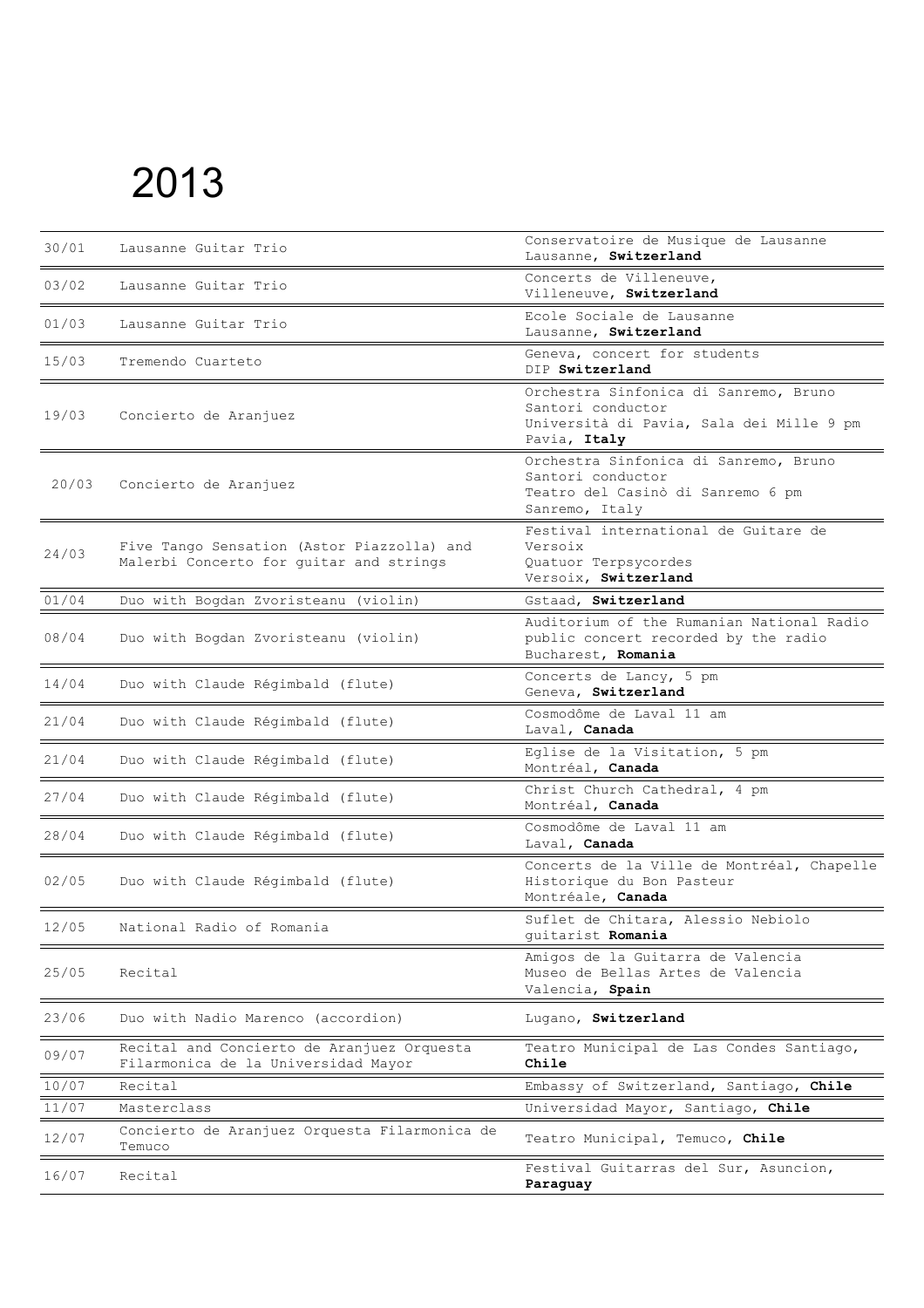| 21/07 | Recital                                               | Porto Alegre, Brasil                                                             |
|-------|-------------------------------------------------------|----------------------------------------------------------------------------------|
| 21/08 | Concert Spanish Popular Music                         | Grande Salle du Conservatoire de Musique<br>de Genève                            |
|       |                                                       | Geneva, Switzerland                                                              |
| 07/09 | Recital                                               | Schubertiades d'Espace2, Swiss National<br>Radio 3,30 pm<br>Monthey, Switzerland |
| 07/09 | Recital                                               | Schubertiades d'Espace2, Swiss National<br>Radio 6 pm<br>Monthey, Switzerland    |
| 12/09 | Concert and Conference                                | Italian Ministry of Foreign Affairs,<br>Istituto Diplomatico                     |
|       |                                                       | Rome, Italy                                                                      |
| 29/09 | Tremendo Cuarteto, Spanish Popular Music              | Renens, Switzerland                                                              |
| 04/10 | Tremendo Cuarteto, Spanish Popular Music              | Auditorium Point Favre, Chêne Bourg<br>Geneva, Switzerland                       |
| 06/10 | Tremendo Cuarteto, Spanish Popular Music              | Marnaz, France                                                                   |
| 10/10 | Recital                                               | Fondation de l'Hermitage,<br>Lausanne, Switzerland                               |
| 22/10 | Recital                                               | Toluca, Mexico                                                                   |
| 22/10 | Recital for the National Radio of Estado de<br>Mexico | Toluca, Mexico                                                                   |
| 24/10 | Recital                                               | Univerdidad de Veracruz, Veracruz, Mexico                                        |
|       |                                                       | Festival Guitarmixtli                                                            |
| 25/10 | Recital                                               | Xalapa, Mexico                                                                   |
|       |                                                       | Universidad Veracruzana                                                          |
| 26/10 | Masterclass                                           |                                                                                  |
|       |                                                       | Xalapa, Mexico                                                                   |
| 08/12 | Duo with Nadio Marenco (accordion)                    | Sallanches, Salle de la Mairie                                                   |
|       |                                                       | France                                                                           |
| 12/12 | Duo with Claude Régimbald (flute)                     | Concerts de la Lignère<br>Gland, Switzerland                                     |

| 24/02 | Concert              | Meyrin Switzerland                                                        |
|-------|----------------------|---------------------------------------------------------------------------|
| 13/03 | Recital              | Radio Cité, Genève Switzerland                                            |
| 14/03 | Recital              | RSR Espace 2 « Dare Dare » Switzerland                                    |
| 18/03 | Recital              | Versoix, Switzerland                                                      |
| 24/03 | Lausanne Guitar Trio | Radio RSR Espace2 « Kiosque à Musique »<br>Switzerland                    |
| 25/04 | Concert              | Conservatoire de Musique de Genève,<br>Profs en Scène, Meyrin Switzerland |
| 29/04 | Lausanne Guitar Trio | Mathod, Switzerland                                                       |
| 14/06 | Tremendo C           | Vernier, Switzerland                                                      |
| 18/06 | Lausanne Guitar Trio | Yverdon Switzerland                                                       |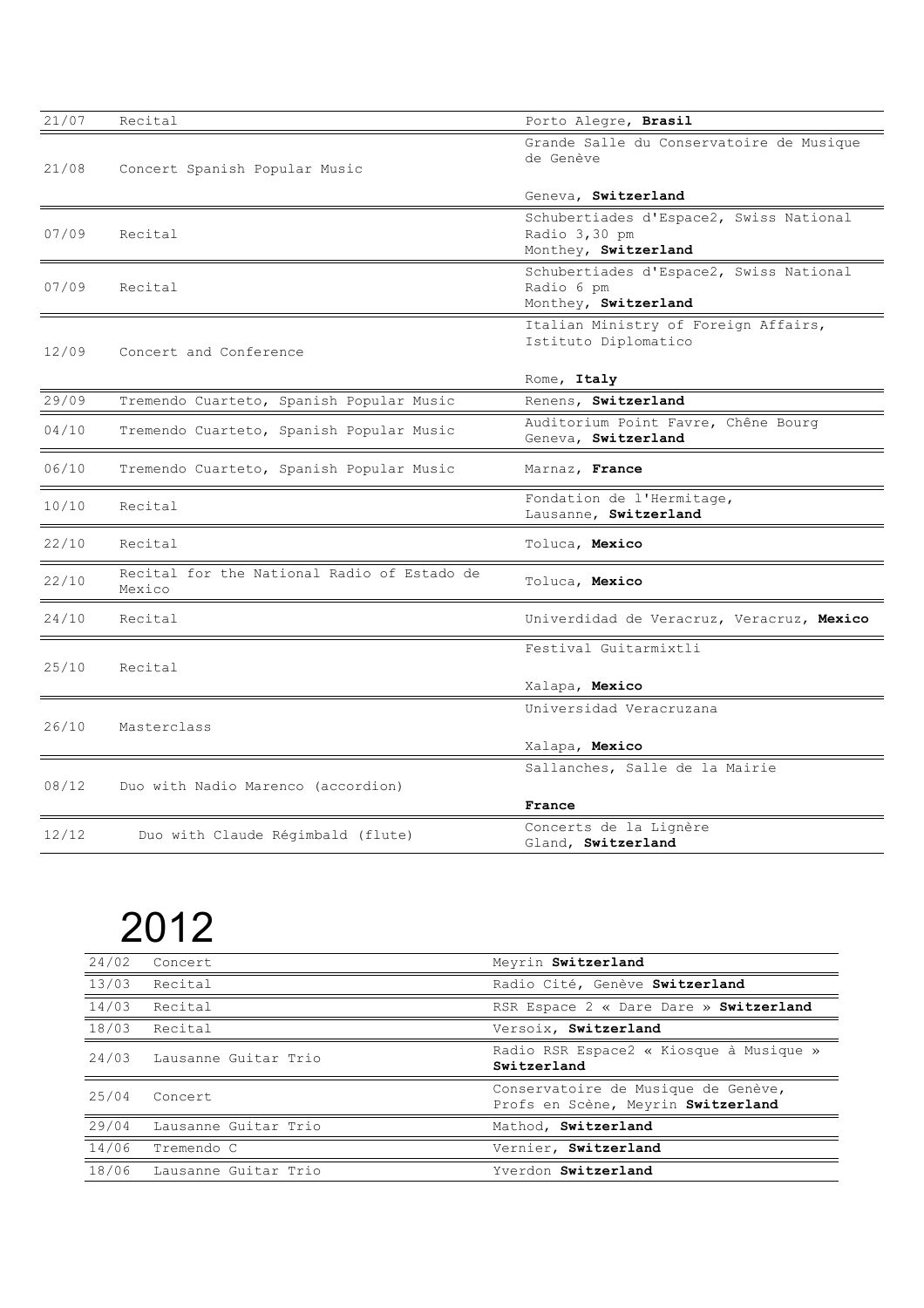| 22/06           | Concert with Maria-Angeles Cuevas    | MJC Annecy France                                                         |
|-----------------|--------------------------------------|---------------------------------------------------------------------------|
|                 | 1-3/07 Recital & masterclass         | Amigos de la Guitarra de Valencia Spain                                   |
| $16 -$<br>24/07 | Recording Paganini Guitarra Virtuosa | Toluca Mexico                                                             |
| 25/07           | Récital National Radio               | Toluca Mexico                                                             |
| $27 -$<br>28/07 | Recital & Masterclass                | Universidad Veracruzana, Xalapa Mexico                                    |
| 02/09           | Concert with Dora Filippone          | « Homage to Carosio », Basilica di<br>Superga, Torino Italy               |
| 15/09           | Recital                              | Festival Valentiniano, Orvieto Italy                                      |
| 07/10           | Recital                              | Salle de la Mairie, Sallanches France                                     |
| 30/10           | Concert with Bogdan Zvoristeanu      | Gstaad, Switzerland                                                       |
| 25/11           | Concert with Bogdan Zvoristeanu      | Grande Salle du Conservatoire de Musique<br>de Genève, Genève Switzerland |
| 21/12           | Concert with Bogdan Zvoristeanu      | Nendaz, Switzerland                                                       |

| 30/01           | Recital                              | "Novecento" Fondation Louis Moret<br>Martigny, Switzerland                                                                                                                                                                                              |
|-----------------|--------------------------------------|---------------------------------------------------------------------------------------------------------------------------------------------------------------------------------------------------------------------------------------------------------|
| 03/02           | Recital                              | "Novecento" Leman Bleu Television,<br>Switzerland                                                                                                                                                                                                       |
| 04/02           | Recital                              | "Novecento" Espace 2, National Radio<br>Switzerland                                                                                                                                                                                                     |
| 06/02           | Recital                              | "Novecento" Conservatoire de Musique de<br>Genève, Switzerland                                                                                                                                                                                          |
| 22/02           | Recital                              | "Novecento" Eglise de Ovronnaz,<br>Switzerland                                                                                                                                                                                                          |
| 13/03           | Concerto                             | Double Concerto Astor Piazzolla, Hommage<br>à Liège, Alessio Nebiolo (guitar), Nadio<br>Marenco (Accordion), Lorenzo Turchi<br>Floris (conductor), Orchestre<br>Symphonique du Mont Blanc, Versoix,<br>Festival International de Guitare<br>Switzerland |
| 18/04           | Recital                              | National Television La Paz, Bolivia                                                                                                                                                                                                                     |
| 19/04           | Recital                              | "Novecento" Embassy of Switzerland, La<br>Paz Bolivia                                                                                                                                                                                                   |
| 20/04           | Recital                              | "Novecento" National Conservatory La Paz<br>Bolivia                                                                                                                                                                                                     |
| 22/04           | Recital                              | "Novecento" International Guitar Festival<br>"Vital Medeiros" Sao Paulo Brasil                                                                                                                                                                          |
| $23 -$<br>24/04 | Recital                              | masterclass and lectures International<br>Guitar Festival "Vital Medeiros" Sao<br>Paulo <b>Brasil</b>                                                                                                                                                   |
| 26/04           | Recital                              | "Novecento" Curitiba Brasil                                                                                                                                                                                                                             |
| 27/04           |                                      |                                                                                                                                                                                                                                                         |
|                 | Recital                              | "Novecento" Brusque Brasil                                                                                                                                                                                                                              |
| 28/04           | Recital                              | "Novecento" Joinville Brasil                                                                                                                                                                                                                            |
| 01/05           | duo with Claude<br>Regimbald (flute) | Château Mercier, Sierre (VS) Switzerland                                                                                                                                                                                                                |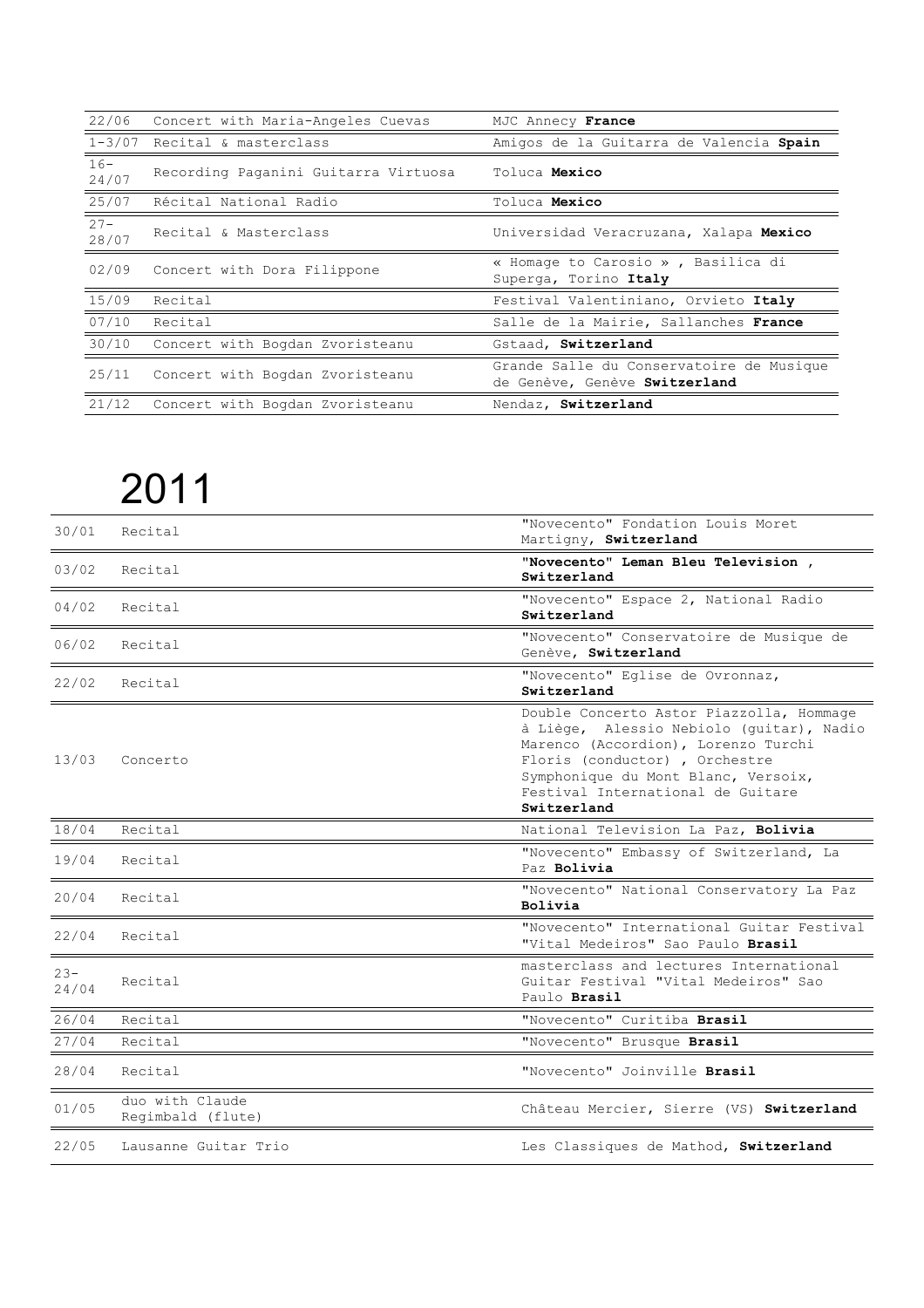| 31/05           | Trio with Dora<br>filippone (gtr and<br>mandolin) and Maria-<br>Angeles Cuevas (singer) | Kiel Germany                                         |
|-----------------|-----------------------------------------------------------------------------------------|------------------------------------------------------|
| 01/06           | Trio with Dora<br>filippone (gtr and<br>mandolin) and Maria-<br>Angeles Cuevas (singer) | Wolfsburg Germany                                    |
| 17/06           | Recital                                                                                 | Annecy, France                                       |
| 18/06           | Masterclass                                                                             | Annecy, France                                       |
| 24/06           | Recital                                                                                 | Annecy, France                                       |
| $25 -$<br>26/06 | masterclass                                                                             | Annecy, France                                       |
| 06/08           | Recital                                                                                 | Sommets du Classique de Crans Montana<br>Switzerland |
| 11/08           | concerto et duo with<br>Claude Regimbald<br>(flute)                                     | Slupsk, Poland                                       |
| 13/08           | concerto et duo with<br>Claude Regimbald<br>(flute)                                     | Slawa, Poland                                        |
| 14/08           | Concerto and duo with<br>Claude Regimbald<br>(flute)                                    | Zielona Gora Poland                                  |
| 17/08           | concerto et duo with<br>Claude Regimbald<br>(flute)                                     | Lagow, Poland                                        |
| 26/08           | Duo Nebiolo Marenco                                                                     | Carrosio (Italy)                                     |
| 03/09           | Duo with Rubens Dario<br>Reina                                                          | Schubertiades d'Espace2, Switzerland                 |
| 04/09           | Duo with Rubens Dario<br>Reina                                                          | Schubertiades d'Espace2, Switzerland                 |
| 09/09           | EPSILON Création<br>Musicale de Dominique<br>Barthassat                                 | Genève (Switzerland)                                 |
| 10/09           | EPSILON Création<br>Musicale de Dominique<br>Barthassat                                 | Genève (Switzerland)                                 |
| 11/09           | EPSILON Création<br>Musicale de Dominique<br>Barthassat                                 | Genève (Switzerland)                                 |
| 30/09           | Recital                                                                                 | Ital"Novecento" Chêne Bourg Geneva,<br>Switzerland   |
| 7/10            | Recital                                                                                 | Chêne Bourg, Point Favre, Genève<br>(Switzerland)    |
| 16/10           | Recital                                                                                 | Cordoba Veracruz (Mexico)                            |
| 17/10           | Recital                                                                                 | Xalapa (Mexico)                                      |
| 18/10           | Masterclass                                                                             | Xalapa (Mexico)                                      |
| 26/10           | Recital                                                                                 | Mexico City (Mexico)                                 |
| 29/10           | Masterclass                                                                             | Conservatory of Toluca (Mexico)                      |
| 30/10           | Masterclass                                                                             | Conservatory of Toluca (Mexico)                      |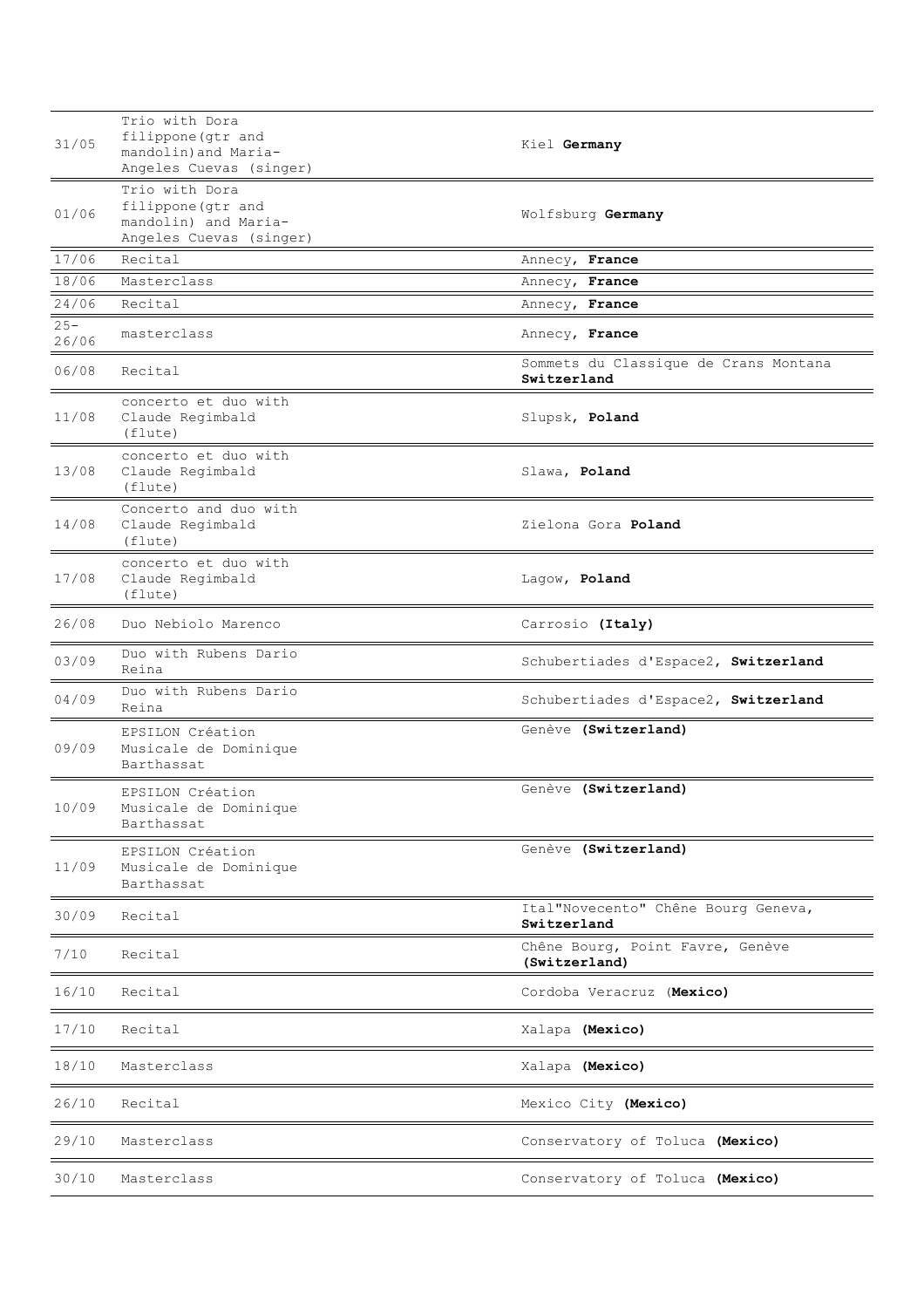| 31/10 Recital | Toluca (Mexico)         |
|---------------|-------------------------|
| 04/11 Recital | Morelia <b>(Mexico)</b> |

| 16/01 | Lausanne Guitar Trio                          | Asti, Sala dell'Archivio di Stato Italy                                |
|-------|-----------------------------------------------|------------------------------------------------------------------------|
| 24/01 | Lausanne Guitar Trio                          | Genève, Eglise Catholique Chrétienne du Grand<br>Lancy, Switzerland    |
| 31/01 | Recital                                       | Morges, Switzerland                                                    |
| 14/02 | Recital                                       | Leysin, Switzerland                                                    |
| 21/02 | Recital                                       | Aubonne, Switzerland                                                   |
| 22/02 | Lausanne Guitar Trio                          | United Nations, Geneva, Switzerland                                    |
| 26/02 | Recital                                       | Au Mont sur Lausanne, Switzerland                                      |
| 28/02 | Recital                                       | St Croix, Switzerland                                                  |
| 11/03 | Duo Alessio Nebiolo & Nadio Marenco           | Politecnico di Milano, Italy                                           |
| 14/03 | Lausanne Guitar Trio                          | Festival de Guitare de Versoix, Switzerland                            |
| 19/03 | Ensemble PPPianissimo                         | Conservatoire de Musique de Genève, Switzerland                        |
| 28/03 | Recital                                       | Riviera Festival Montreux, Switzerland                                 |
| 10/04 | Member of the Jury for the<br>Competition     | Jerusalem, Palestine                                                   |
| 11/04 | Masterclass                                   | Jerusalem, Palestine                                                   |
| 12/04 | Masterclass                                   | Ramallah, Palestine                                                    |
| 13/04 | Recital                                       | Bethlehem, Palestine                                                   |
| 23/04 | Duo Alessio Nebiolo & Bogdan<br>Zvoristenau   | Lausanne, Switzerland                                                  |
| 25/04 | Duo Alessio Nebiolo & Bogdan<br>Zvoristenau   | Speyer, Germany                                                        |
| 26/04 | Recital                                       | Kiel, Germany                                                          |
| 27/04 | Recital                                       | Wolfsburg, Italian Cultural Institute Germany                          |
| 29/04 | Recital                                       | Hamburg, Germany                                                       |
| 09/05 | Lausanne Guitar Trio                          | Les Classiques de Mathod , Switzerland                                 |
| 12/05 | Concert Conservatoire de Musique de<br>Genève | Foroum de Meyrin (GE), Switzerland                                     |
| 29/05 | Lausanne Guitar Trio                          | Lutry (GE), Switzerland                                                |
| 30/05 | Lausanne Guitar Trio                          | Collex Bossy (GE), Switzerland                                         |
| 03/06 | Il Terzetto                                   | Italian Embassy (GE), Switzerland                                      |
| 12/06 | Duo Alessio Nebiolo & Nadio Marenco           | in diretta da Radio Rai 3, "Piazza<br>Italia"National radio Italy      |
| 13/06 | Duo Alessio Nebiolo & Nadio Marenco           | Suoni Notturni, Villa Ghirlanda Silva,<br>Cinisello Balsamo, MI, Italy |
| 03/07 | Duo Alessio Nebiolo & Bogdan<br>Zvoristenau   | Lausanne, Switzerland                                                  |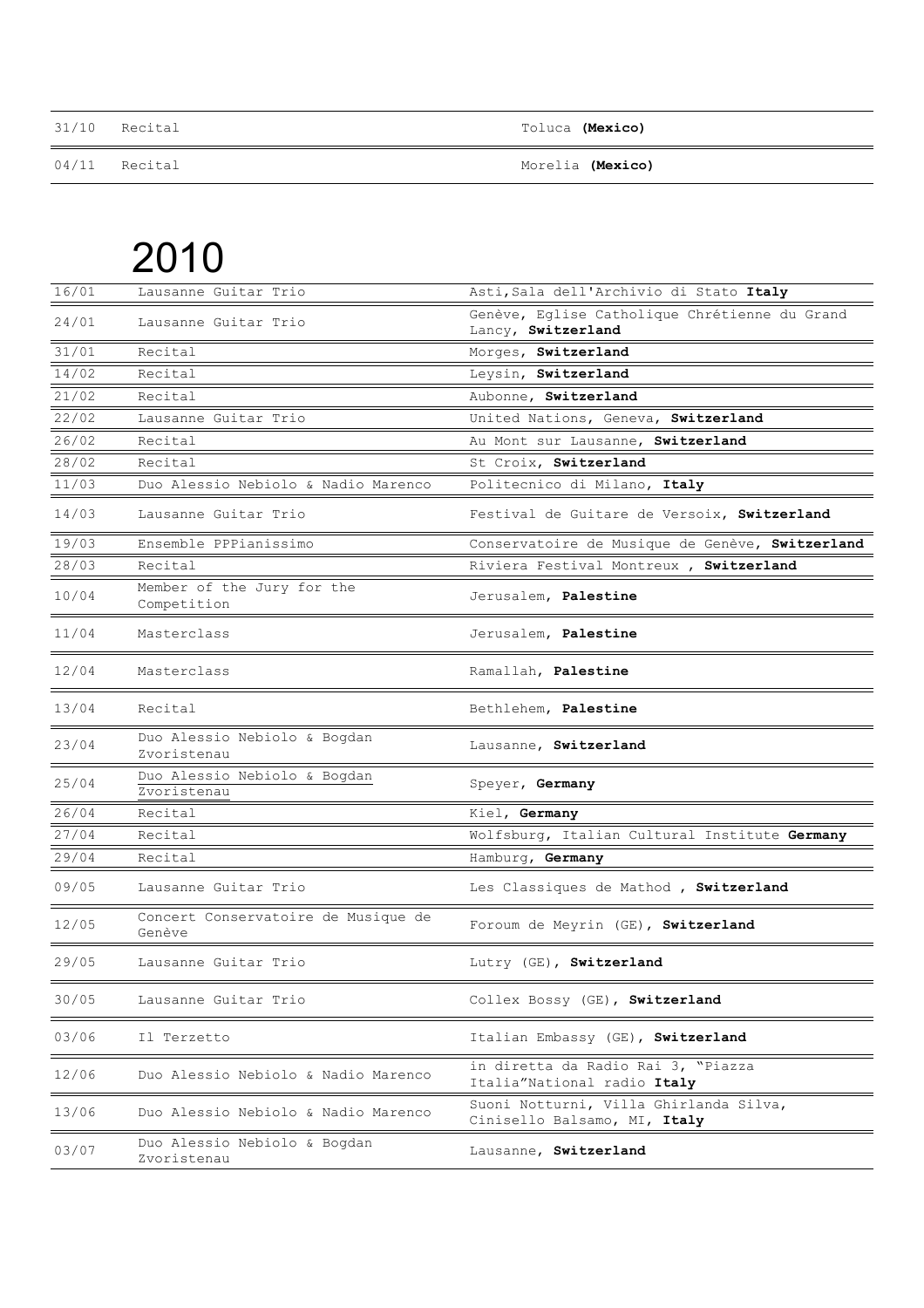| 16/07 | Duo Alessio Nebiolo & Nadio Marenco                   | Récital Villa Greppi, Monticello<br>Brianza, MI, Italy |
|-------|-------------------------------------------------------|--------------------------------------------------------|
| 17/07 | Duo Alessio Nebiolo & Nadio Marenco                   | Suoni Notturni, Villa dei Cedri,<br>Merate, MI, Italy  |
| 23/07 | Il Terzetto                                           | Lyon, France                                           |
| 10/08 | Duo Alessio Nebiolo & Nadio Marenco                   | Piacenza, Italy                                        |
| 06/09 | Récital privé                                         | Tannay, Switzerland                                    |
| 01/10 | Chamber Music                                         | Chêne Bourg, Geneva, Switzerland                       |
| 09/10 | Duo Alessio Nebiolo & Dora Filippone                  | Solero, AL, Italy                                      |
| 02/11 | Duo Alessio Nebiolo & Dora Filippone                  | MJC Novel, Annecy, France                              |
| 15/11 | Duo Alessio Nebiolo & Maria-Angeles<br>Cuevas "Spain" | Switzerland                                            |
| 19/11 | Duo Alessio Nebiolo & Dora<br>Filippone               | Conservatorio di Alessandria, Italy                    |
| 26/11 | Duo Alessio Nebiolo & Maria-Angeles<br>Cuevas "Spain" | Salle Chauvet, Vernier, Genève Switzerland             |
| 27/11 | Duo Alessio Nebiolo & Maria-Angeles<br>Cuevas "Spain" | Salle Chauvet, Vernier, Genève Switzerland             |
| 28/11 | Duo Alessio Nebiolo & Maria-Angeles<br>Cuevas "Spain" | Salle Chauvet, Vernier, Genève Switzerland             |
| 02/12 | Duo Alessio Nebiolo & Nadio Marenco                   | Francoforte, Germany                                   |
| 05/12 | Duo Alessio Nebiolo & Claude<br>Regimbald             | Bernex, Switzerland                                    |

| 25/01          | Concierto de Aranjuez, Orchestra da Camera di<br>Lugano, Stefano Bazzi conductor                 | Lugano, Switzerland                                               |  |
|----------------|--------------------------------------------------------------------------------------------------|-------------------------------------------------------------------|--|
| 28/02<br>02/03 | MAsterclass Conservatorio "A. Vivaldi" di<br>Alessandria, "La Guitare Actuelle"                  | Sala Pittaluga, Conservatorio di<br>Alessandria, Italy            |  |
| 03/03          | Ensemble                                                                                         | Sala Pittaluga, Conservatorio di<br>Alessandria, Italy            |  |
| 07/03          | Ensemble "Il Terzetto"                                                                           | Printemps Musicaux de Chamonix, France                            |  |
| 08/03          | Recital                                                                                          | Festival de Guitare de Versoix,<br>GE Switzerland                 |  |
| 19/03          | Lausanne Guitar Trio                                                                             | Concert privé, Tannay Switzerland                                 |  |
| 25/03          | "Axion Esti" (Mikis Theodorakis), Orchestre de la<br>Suisse Romande, Andreas Pylarinos conductor | Victoria Hall, Genève Switzerland                                 |  |
| 29/03          | Ensemble "Il Terzetto"                                                                           | Festival de Guitare de Versoix,<br>GE Switzerland                 |  |
| 05/04          | Concierto de Aranjuez, Orchestre St. Pierre<br>Fusterie, Antoine Marquier conductor              | Eglise Catholique Romaine du Grand<br>Lancy, Genève , Switzerland |  |
| 01/05          | Duo.                                                                                             | "Leman Bleu" television,<br>Genève, Switzerland                   |  |
| 02/05          | Ensemble "Il Terzetto"                                                                           | Riviera Festival,<br>Montreux, Switzerland                        |  |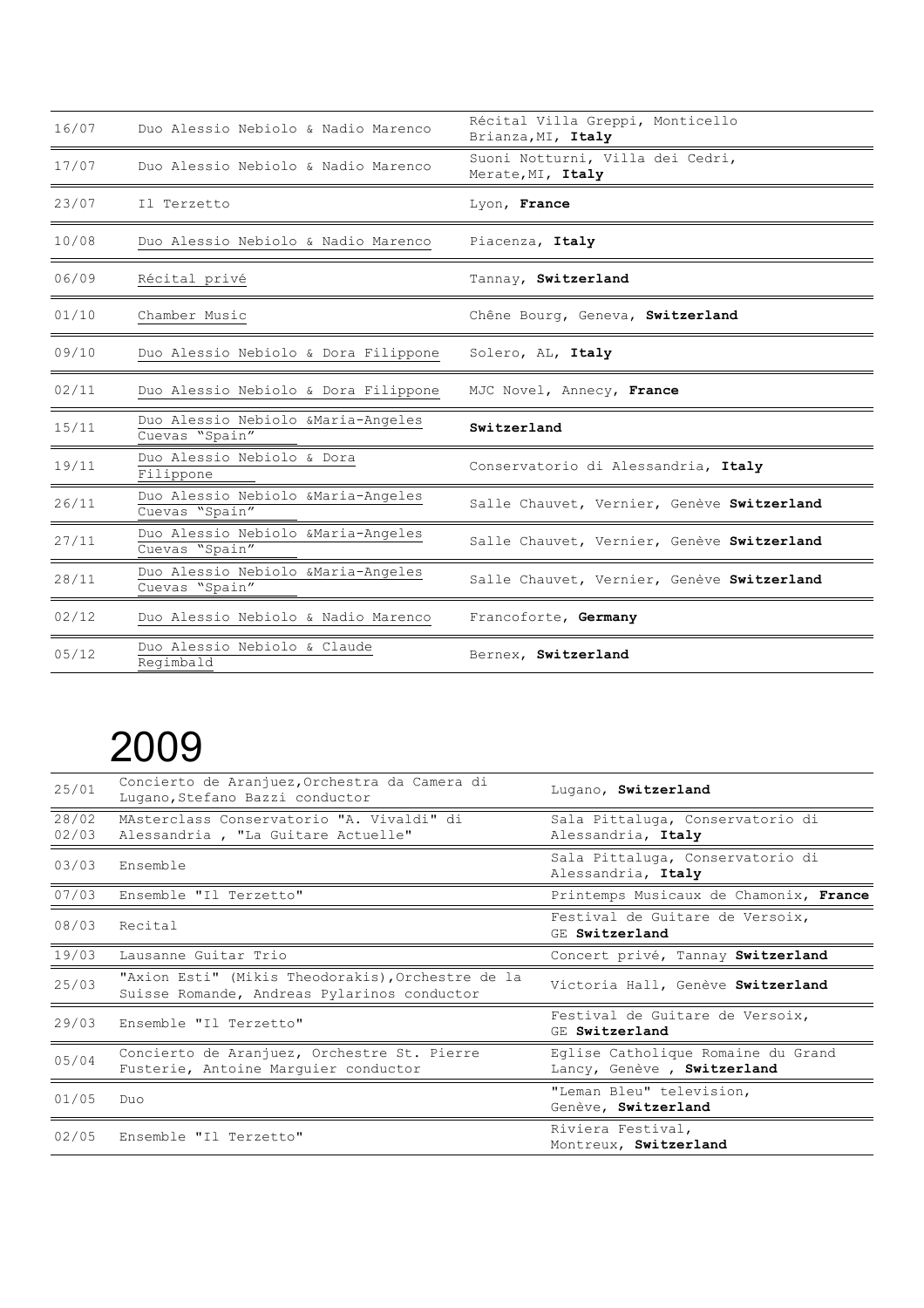| 03/05 | Duo with Claude Regimbald                                                            | Eglise Catholique Crétienne de Grand                                                                 |
|-------|--------------------------------------------------------------------------------------|------------------------------------------------------------------------------------------------------|
|       |                                                                                      | Lancy, Genève, Switzerland                                                                           |
| 07/05 | Ensemble "Il Terzetto" , concert privé                                               | St. Prex (VD) Switzerland                                                                            |
| 07/05 | Guitar Duo, Recital Bruno Dias (Guitar)                                              | APCJM, meyrin, Genève Switzerland                                                                    |
| 12/06 | Chamber Music Concert, Conservatoire de Musique de Meyrin, Sale Communale,<br>Genève | Genève, Switzerland                                                                                  |
| 20/06 | Ensemble PPPianissimo , with Dora Filippone<br>(Guitar)                              | Grande Salle, Conservatoire de Musique<br>de Genève, Switzerland                                     |
| 23/06 | Recital                                                                              | Festival Cusiano, Orta San<br>Giulio, Italy                                                          |
| 04/07 | Duo with Ruben Reina                                                                 | Cathedral, Coria, Extremadura, Spain                                                                 |
| 17/07 | Ensemble "Il Terzetto"                                                               | Salle de Concerts de l'Hôtel du Mont<br>Blanc Chamonix, France                                       |
| 19/07 | Ensemble "Il Terzetto"                                                               | Concerts de St. Germain, Genève,<br>Switzerland                                                      |
| 20/07 | Ensemble "Il Terzetto"                                                               | Concerts de St. Germain, Genève,<br>Switzerland                                                      |
| 25/07 | Lausanne Guitar Trio                                                                 | Festival "Nei Suoni dei<br>Luoghi", Castello di Ragogna (UD),<br>Italy                               |
| 28/07 | Lausanne Guitar Trio                                                                 | Concerts de La Sage, La Sage<br>(VD) Switzerland                                                     |
| 12/08 | Duo with Maria Angeles Cuevas                                                        | Locarno, "Festival Internazionale del<br>Cinema" Televisione della Svizzera<br>Italiana, Switzerland |
| 13/08 | Duo with Maria Angeles Cuevas                                                        | Locarno, "Festival Internazionale del<br>Cinema" Televisione della Svizzera<br>Italiana, Switzerland |
| 05/09 | Recital                                                                              | Schubertiade Espace2 (Radio Suisse<br>Romande) 12h30, Switzerland                                    |
| 05/09 | Recital                                                                              | Schubertiade Espace2 (Radio Suisse<br>Romande) 18h30, Switzerland                                    |
| 06/09 | Duo with Nadio Marenco                                                               | Novara, Novara Classica", Italy                                                                      |
| 07/09 | Duo with Nadio Marenco                                                               | Polinago (Modena), Italy                                                                             |
| 13/09 | Duo with Nadio Marenco                                                               | Festival Internazionale della<br>Fisarmonica, Agrate Brianza (MI), Italy                             |
| 27/09 | Recital                                                                              | Annecy France                                                                                        |
| 28/09 | Conférence de Presse                                                                 | Riviera Festival Montreux, Switzerland                                                               |
| 04/10 | Récital                                                                              | Teatro Mancinelli, Orvieto, Italy                                                                    |
| 10/10 | Duo avec Bogdan Zvoristeanu                                                          | Concert Privé Genève Switzerland                                                                     |
| 11/10 | Duo avec Bogdan Zvoristeanu                                                          | Concert Privé Rolle, Switzerland                                                                     |
| 30/10 | Duo with Maria Angeles Cuevas                                                        | Festival du Cinema de Lausanne,<br>Switzerland                                                       |
| 06/11 | Duo with Claude Regimbald                                                            | Eglise de Versonnex, Switzerland                                                                     |
| 11/11 | Lausanne Guitar Trio                                                                 | Montreux Art Gallery, Montreux,<br>Switzerland                                                       |
| 17/11 | Recital                                                                              | Parque AGAU, Atlàntida Festival<br>Internacional de Musica Eduardo<br>Fabini, Uruguay                |
| 18/11 | Member of the Jury 7° Concurso Internacional de<br>Guitarra "César Cortinas"         | Parque AGAU, Atlàntida Festival<br>Internacional de Musica Eduardo<br>Fabini, Uruguay                |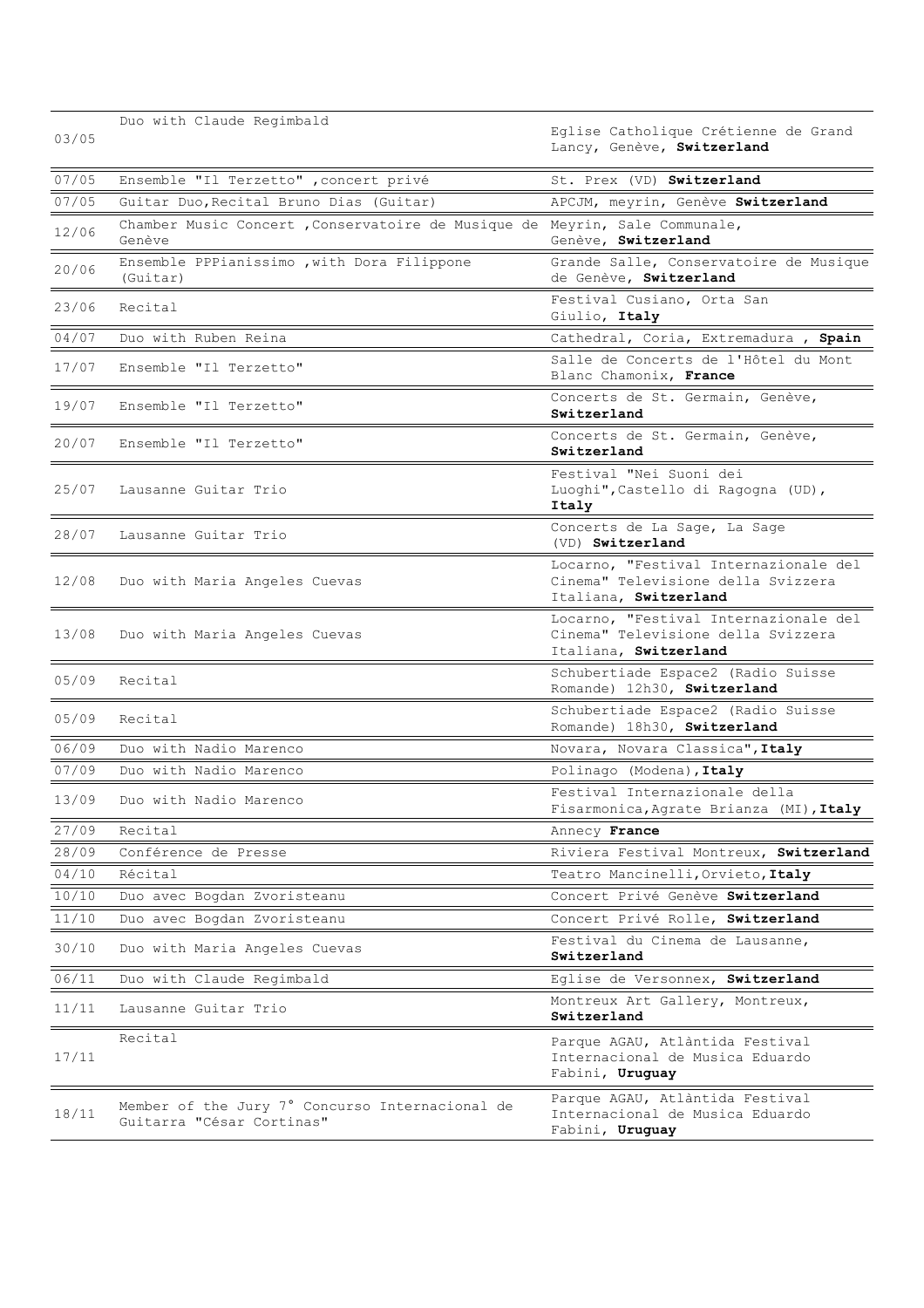| 19/11 | Member of the Jury 7° Concurso Internacional de<br>Guitarra "César Cortinas"                                                   | Parque AGAU, Atlàntida Festival<br>Internacional de Musica Eduardo<br>Fabini, Uruguay |
|-------|--------------------------------------------------------------------------------------------------------------------------------|---------------------------------------------------------------------------------------|
| 20/11 | Teaching at the 4° Seminario de Guitarra Clàsica<br>de Uruquay                                                                 | Parque AGAU, Atlàntida Festival<br>Internacional de Musica Eduardo<br>Fabini Uruguay  |
| 21/11 | Concerto per due mandolini RV 532 Antonio<br>Vivaldi<br>Orquesta del MEC, Alessio<br>Nebiolo (Italy), Gilson, Antunes (Brasil) | Casa del Autor AGADU,<br>Montevideo Uruguay                                           |
| 24/11 | Recital                                                                                                                        | Santa Cruz, Bolivia                                                                   |
| 25/11 | Recital                                                                                                                        | Sucre, Bolivia                                                                        |
| 26/11 | Recital                                                                                                                        | Potosì, Bolivia                                                                       |
| 27/11 | Concierto de Aranjuez, Philarmonica de<br>Cochabamba, Augusto Guzman, conductor                                                | La Paz, Bolivia                                                                       |
| 02/12 | Recital                                                                                                                        | Asunción , Paraguay                                                                   |
| 10/12 | Romancero Gitano, Coeur et Guitare, Coeur de l'<br>"Orchestre Symphonique du Mont Blanc", Claudio<br>Ibarra                    | Eglise de Onex, Genève, Switzerland                                                   |
| 12/12 | Romancero Gitano, Coeur et Guitare, Coeur de l'<br>"Orchestre Symphonique du Mont Blanc" Claudio<br>Ibarra                     | Saint Pierre en Faucigny, France                                                      |
| 13/12 | Romancero Gitano, Coeur et Guitare, Coeur de l'<br>"Orchestre Symphonique du Mont Blanc" Claudio<br>Ibarra                     | Sallanches, France                                                                    |
| 18/12 | Duo avec Bogdan Zvoristeanu                                                                                                    | Concert Privé Genève Switzerland                                                      |
| 21/12 | Duo avec Bogdan Zvoristeanu                                                                                                    | Concert Privé Haute Nendaz Switzerland                                                |
| 26/12 | Duo with Maria Angeles Cuevas                                                                                                  | Maastricht, Hollande                                                                  |
| 27/12 | Duo with Maria Angeles Cuevas                                                                                                  | Maastricht, Hollande                                                                  |

| 25/01 | Duo Nebiolo Marenco                               | Bubbio (AT) Italia                          |
|-------|---------------------------------------------------|---------------------------------------------|
| 26/01 | Quartetto                                         | Costigliole (AT) Italia                     |
| 28/01 | Duo Nebiolo Marenco                               | Studio Televisivo Antenna Tre Milano Italia |
| 01/02 | Ensembles du Conservatoire de Genève              | Meyrin (Genève) Suisse                      |
| 09/02 | Duo Nebiolo Marenco                               | Asti Palazzo Otolenghi Italia               |
| 14/02 | Duo Nebiolo Marenco                               | Bubbio (AT) Italia                          |
| 24/02 | Lausanne Guitar Trio                              | St Prex (VD) Suisse                         |
| 16/03 | Duo Nebiolo Marenco                               | Como Italia                                 |
| 17/03 | Lausanne Guitar Trio                              | Leukerbad Suisse                            |
| 28/03 | Duo Nebiolo Marenco                               | Collonges sous Salève France                |
| 29/03 | Duo Nebiolo Marenco                               | Annecy France                               |
| 30/03 | Duo Nebiolo Marenco                               | Versoix Suisse                              |
| 06/04 | Solista Orchestre Symphonique du Mont<br>Blanc    | Samoëns France                              |
| 08/04 | Solista<br>Orchestre Symphonique du Mont<br>Blanc | Annecy France                               |
| 11/04 | Solista<br>Orchestre Symphonique du Mont<br>Blanc | Reignier France                             |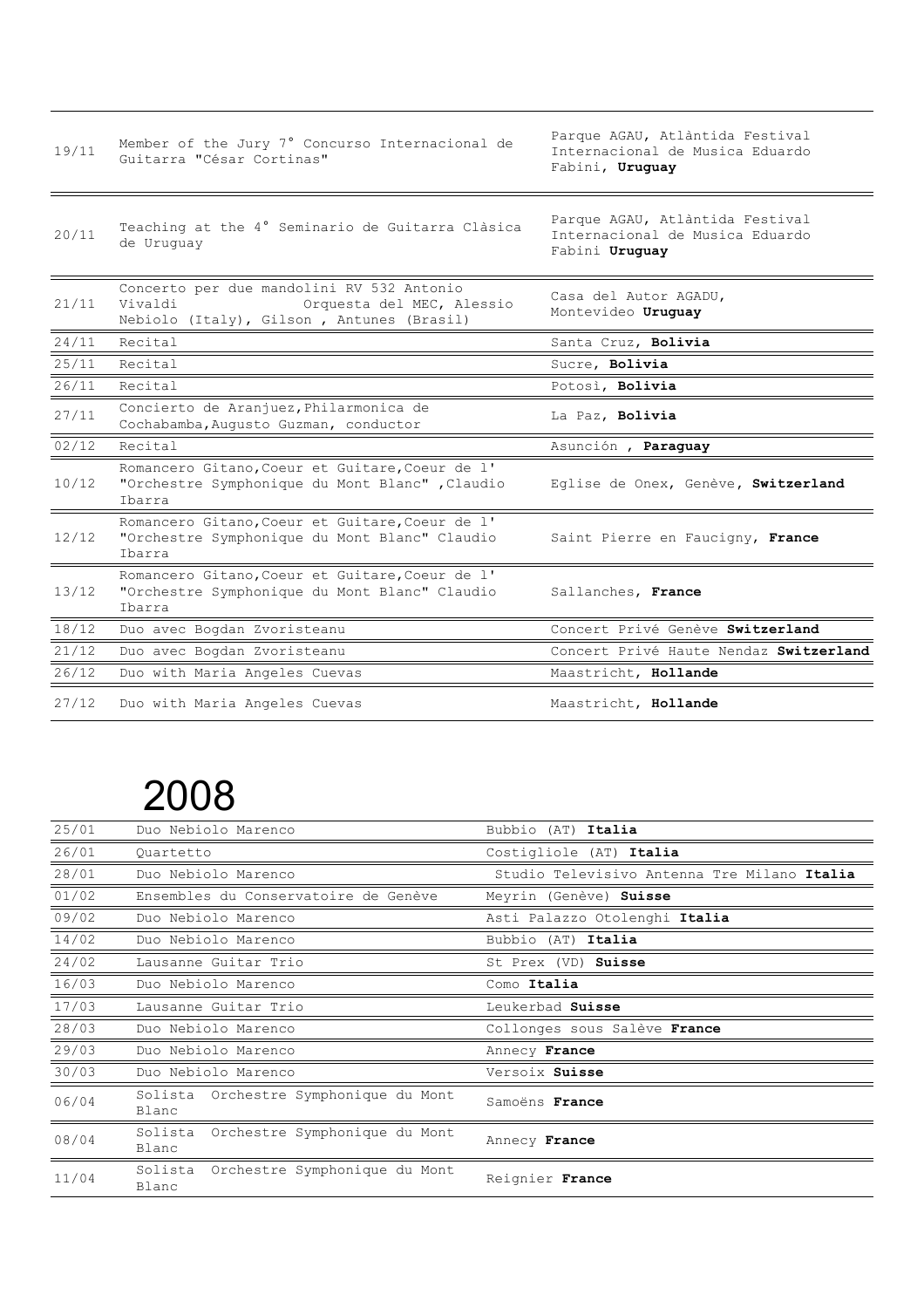| 13/04           | Solista Orchestre Symphonique du Mont<br>Blanc | Sallanches France                      |
|-----------------|------------------------------------------------|----------------------------------------|
| 04/05           | Duo Nebiolo Marenco                            | Zaragoza España                        |
| 11/05           | Quartetto                                      | Castagnole Lanze (AT) Italia           |
| 17/05           | Octuor de Guitares                             | Ventron France                         |
| 20/05           | Lausanne Guitar Trio                           | Genève Suisse                          |
| 24/05           | Lausanne Guitar Trio                           | Festival de Guitare de Lausanne Suisse |
| 01/06           | Duo Nebiolo Marenco                            | Verona Italia                          |
| 05/07           | Lausanne Guitar Trio                           | Asti Italia                            |
| 10/07           | Récital                                        | Gland<br>Suisse                        |
| 17/07           | Récital                                        | Brescia Italia                         |
| $\frac{27}{07}$ | Duo Nebiolo Marenco                            | Gorizia Italia                         |
| 11/08           | Lausanne Guitar Trio                           | Festival de Guitare de Nendaz Suisse   |
| 04/10           | Lausanne Guitar Trio                           | St. Sulpice Suisse                     |
| 05/10           | Lausanne Guitar Trio                           | St. Sulpice Suisse                     |
| 24/10           | Récital                                        | Bangalore India                        |
| 31/10           | Récital                                        | New Delhi India                        |

| 21/01 | Lausanne Guitar Trio          | Villeneuve (VD) Suisse                        |
|-------|-------------------------------|-----------------------------------------------|
| 27/01 | Duo Piano Guitare             | Blonay Suisse                                 |
| 29/01 | Duo Piano Guitare             | Leukerbad Suisse                              |
| 31/01 | Musique de chambre            | Genève Suisse                                 |
| 03/03 | Récital                       | Annecy France                                 |
| 04/03 | Duo Piano Guitare             | Versoix (GE) Suisse                           |
| 05/03 | Concert et Masterclass        | Conservatoire de Alessandria Italie           |
| 15/03 | Récital avec quatuor à cordes | Lully sur Morges (VD) Suisse                  |
| 18/03 | Lausanne Guitar Trio          | Genève Suisse                                 |
| 23/03 | Lausanne Guitar Trio          | Conservatoire Zurich (Concours Migros) Suisse |
| 31/03 | Lausanne Guitar Trio          | Dijon France                                  |
| 09/04 | Récital                       | New Delhi (India Habitat Centre) Inde         |
| 11/04 | Récital                       | Calcutta Inde                                 |
| 12/04 | Masterclass                   | Calcutta School of Music Inde                 |
| 14/04 | Récital                       | Bangalore Inde                                |
| 16/04 | Récital                       | Pune Inde                                     |
| 18/04 | Récital                       | Goa Inde                                      |
| 24/04 | Récital                       | Bandung (Centre Culturel Francais) Indonésie  |
| 26/04 | Récital                       | Jakarta (Herasmus Huis) Indonésie             |
| 28/04 | Masterclass                   | Jakarta (Institut Culturel Italien) Indonésie |
| 06/05 | Duo Nebiolo Marenco           | Conservatorio di Como Italie                  |
| 22/05 | Don Pasquale                  | Grand Thêatre de Genève Suisse                |
| 24/05 | Don Pasquale                  | Grand Thêatre de Genève Suisse                |
| 26/05 | Don Pasquale                  | Grand Thêatre de Genève Suisse                |
| 28/05 | Don Pasquale                  | Grand Thêatre de Genève Suisse                |
| 30/05 | Don Pasquale                  | Grand Thêatre de Genève Suisse                |
| 01/06 | Don Pasquale                  | Grand Thêatre de Genève Suisse                |
| 23/07 | Récital                       | Chamonix France                               |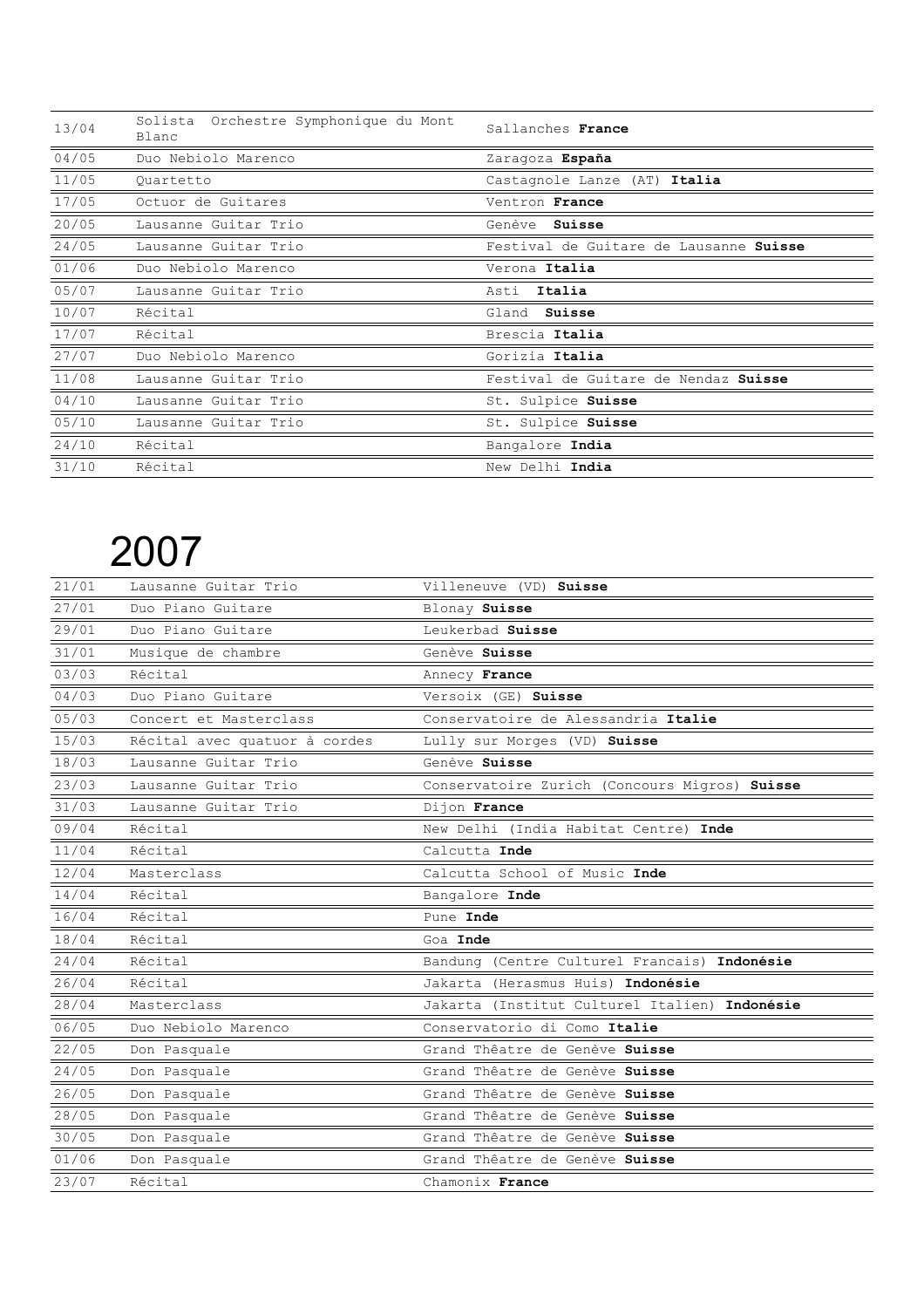| 03/08 | Récital                  | Haute Nendaz Festival                       |
|-------|--------------------------|---------------------------------------------|
| 01/09 | Récital                  | Fribourg (Schubertiade de Espace2) Suisse   |
| 02/09 | Récital                  | Fribourg (Schubertiade de Espace2) Suisse   |
| 08/09 | Récital                  | Lardier France                              |
| 16/09 | Duo Nebiolo Marenco      | Augsburg Germany                            |
| 17/09 | Duo Nebiolo Marenco      | Wolfsburg Germany Istituto Italiano Cultura |
| 23/09 | Duo Nebiolo Marenco      | Modena Italy                                |
| 24/10 | Récital                  | Genève Suisse University                    |
| 27/10 | Lausanne Guitar Trio     | Glion (VD) Suisse                           |
| 03/11 | Récital                  | Philadelphia USA                            |
| 04/11 | Récital                  | Baltimore USA                               |
| 11/11 | Récital                  | Dayton USA University                       |
| 12/11 | Récital                  | Ann Arbor University USA                    |
| 17/11 | Lausanne Guitar Trio     | Glion (VD) Suisse                           |
| 25/11 | Concert Guitare et Coeur | Conservatoire de Genève Suisse              |
| 27/11 | Lausanne Guitar Trio     | Annecy France MJC Novel                     |
| 02/12 | Lausanne Guitar Trio     | Aarau Suisse                                |
| 08/12 | Duo Nebiolo<br>Marenco   | Montecchio (Reggio Emilia) Italia           |
| 15/12 | Concert Guitare et Coeur | Temple de la Madelaine Genève Suisse        |
| 19/12 | Récital                  | Colombo, Italian Embassy (Sri Lanka)        |

| 21/01 | Octuor de Guitares                       | Château de Gilly (France)                     |
|-------|------------------------------------------|-----------------------------------------------|
| 30/01 | Duo Nebiolo Marenco                      | Italian Cultural Institute Stockholm (Sweden) |
| 05/02 | Récital                                  | Annecy (France)                               |
| 22/02 | Récital                                  | Villars (Suisse)                              |
| 23/02 | Récital                                  | Grimentz (Suisse)                             |
| 01/04 | Récital                                  | Chamonix (France)                             |
| 02/04 | Octuors de Guitares                      | Chamonix (France)                             |
| 14/04 | Duo Nebiolo Marenco                      | Chioggia, Venezia (Italia)                    |
| 15/04 | Duo Piano Guitare                        | Davos (Suisse)                                |
| 13/05 | Octuor de Guitares                       | Conservatiore de Lausanne (Suisse)            |
| 19/05 | Duo Nebiolo Marenco                      | Travedona Monate<br>(Italia)                  |
| 28/05 | Lausanne Guitar Trio                     | Martigny (Suisse)                             |
| 03/06 | Lausanne Guitar Trio                     | Haute Nendaz<br>(Suisse)                      |
| 04/06 | Lausanne Guitar Trio                     | Val de Travers (Suisse)                       |
| 04/06 | Lausanne Guitar Trio                     | Vevey (Vallais Suisse)                        |
| 21/06 | Lausanne Guitar Trio                     | Lausanne (Suisse)                             |
| 24/06 | Récital                                  | Camogli (Ge) (Italia)                         |
| 14/07 | Lausanne Guitar Trio                     | Haute Nendaz (Suisse)                         |
| 04/08 | Lausanne Guitar Trio                     | Chateau du Cingle (France)                    |
| 11/08 | Récital                                  | Haute Nendaz (Suisse)                         |
| 09/09 | Musique de chambre                       | Bulle (Suisse)                                |
| 10/09 | Musique de chambre                       | Blonay (Suisse)                               |
| 14/09 | Duo avec Brigitte<br>Siddiqui<br>(piano) | Gland (Suisse)                                |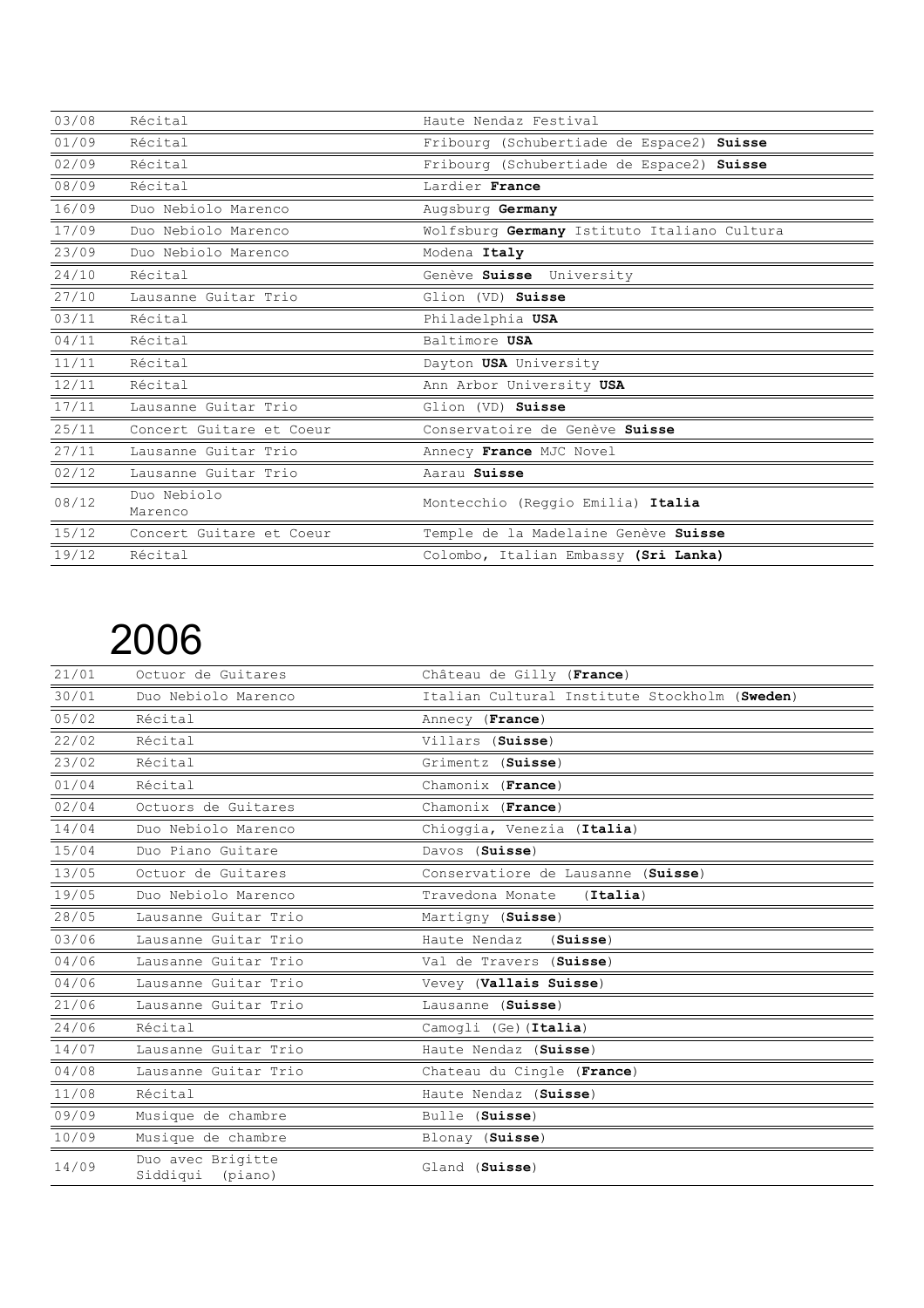| 01/10 | Taetro e musica                       | Novara (Italie)                                             |
|-------|---------------------------------------|-------------------------------------------------------------|
| 07/10 | Récital                               | Annecy (France)                                             |
| 19/10 | Lausanne Guitar Trio                  | Zurich (Suisse)                                             |
| 24/10 | Récital                               | Genève (Suisse)                                             |
| 28/10 | Octuor de Guitares                    | Château de Divonne (France)                                 |
| 29/10 | Musique de chambre                    | Chamonix (France)                                           |
| 05/11 | Lusanne Guitar Trio                   | Penthalaz - Lausanne (Suisse)                               |
| 11/11 | Lausanne Guitar Trio                  | Prade (France)                                              |
| 18/11 | Lausanne Guitar Trio                  | Romanel (Suisse)                                            |
| 19/11 | Lausanne Guitar Trio                  | Tribune des Jeunes Musiciens de Espace2, Genève<br>(Suisse) |
| 03/12 | Lausanne Guitar Trio                  | Lausanne (Suisse)                                           |
| 04/12 | Duo avec Brigitte Siddiqui<br>(piano) | Genève (Suisse)                                             |
| 11/12 | Octuor de Guitares                    | Udine (Italie)                                              |
| 13/12 | Octuor de Guitares                    | Vicenza (Italia)                                            |
| 29/12 | Duo avec Brigitte<br>Siddiqui (piano) | (Suisse)<br>Davos                                           |

| 17/01 | Lausanne quitar trio                    | Vevey Switzerland                        |
|-------|-----------------------------------------|------------------------------------------|
| 28/01 | Lausanne quitar trio                    | Auditori Nacional de Ordino Andorra      |
| 06/02 | Duo Nebiolo (Ch) Marenco<br>(accordéon) | Eqlise de Goumoens-la-Ville Switzerland  |
| 27/02 | Duo Nebiolo (Ch) Marenco<br>(accordéon) | Camerino Palazzo Comunale Italy          |
| 05/03 | Duo Nebiolo (Ch) Marenco<br>(accordéon) | Chioggia (Veneto) Italy                  |
| 08/03 | Concierto de Aranjuez                   | Lausanne Salle Paderewsky Switzerland    |
| 05/04 | Récital                                 | Lausanne Conservatoire Switzerland       |
| 10/04 | concert de musique de chambre           | Belmont Switzerland                      |
| 08/05 | Duo Nebiolo (Ch) Marenco<br>(accordéon) | Castello di Belveglio (Asti) Italy       |
| 14/05 | Duo Nebiolo (Ch) Marenco<br>(accordéon) | Cavezzo Palazzo comunale (Modena) Italy  |
|       |                                         |                                          |
| 29/05 | Récital                                 | Annecy France                            |
| 06/06 | Récital                                 | Lausanne Conservatoire Switzerland       |
| 11/06 | Lausanne guitar trio                    | Genève Villa Dutoit Switzerland          |
| 22/06 | Duo Nebiolo (Ch) Marenco<br>(accordéon) | Gland Switzerland                        |
| 25/06 | Duo Nebiolo (Ch) Marenco<br>(accordéon) | Eqlise Française Berne Switzerland       |
| 26/06 | Duo Nebiolo (Ch) Marenco<br>(accordéon) | Thun Switzerland                         |
| 17/07 | Duo Nebiolo (Ch) Marenco<br>(accordéon) | Rocchetta Palafea (Asti) Italy           |
| 23/07 | Lausanne guitar trio                    | Chiostro di San Fruttuoso (Genova) Italy |
| 28/07 | Concert de musiquede chambre            | Grindelwald Switzerland                  |
| 05/08 | Lausanne guitar trio                    | Haut Nendaz Switzerland                  |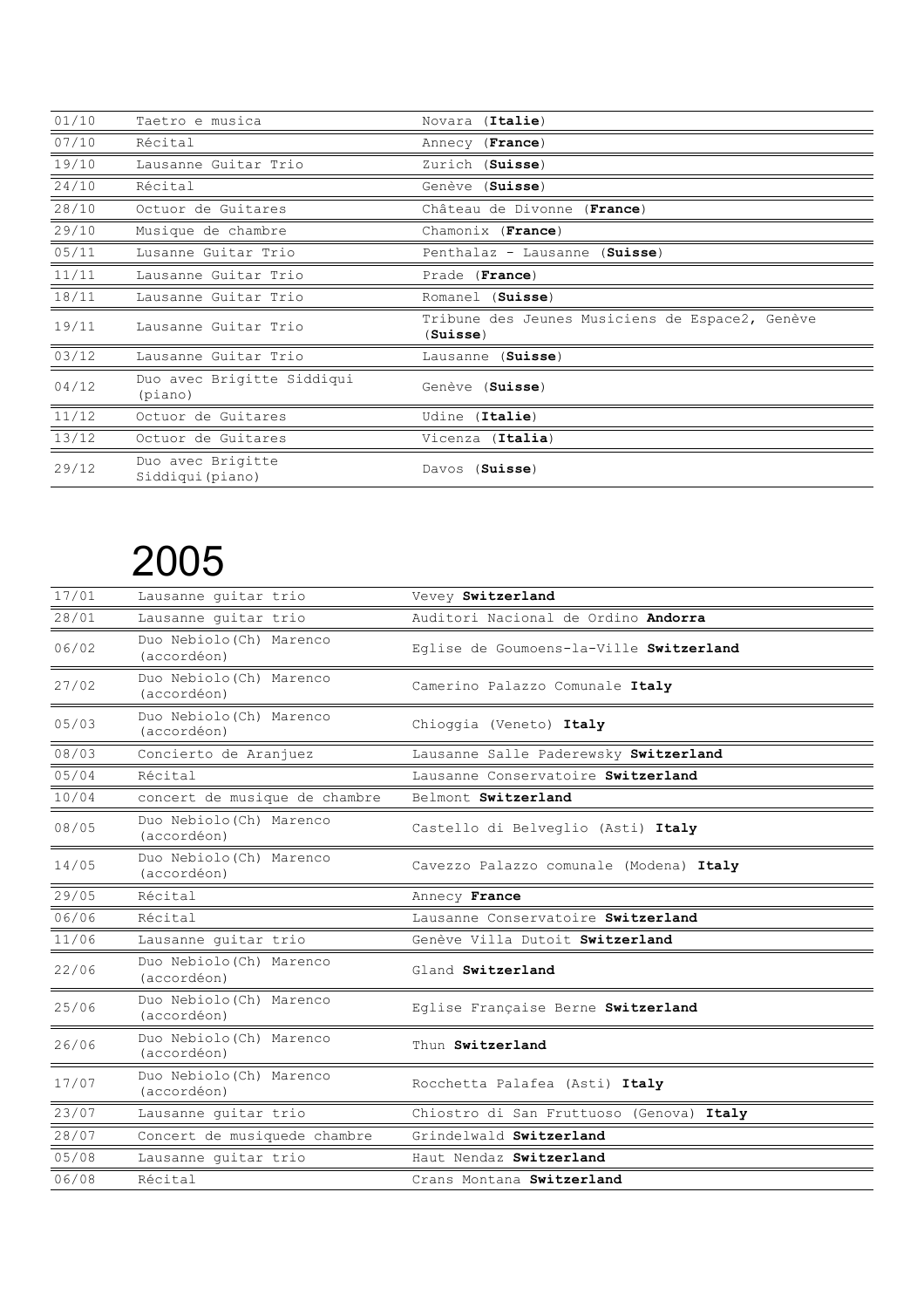| 15/08 | Lausanne quitar trio                    | Novara Palazzo della Provincia ore 11 Italy        |
|-------|-----------------------------------------|----------------------------------------------------|
| 15/08 | Duo Nebiolo (Ch) Marenco<br>(accordéon) | Novara Palazzo della Provincia ore 17,30 Italy     |
| 03/09 | Lausanne quitar trio                    | Camogli (Liguria) Italy                            |
| 04/09 | Récital                                 | Neuchatel Switzerland                              |
| 10/09 | Concert de musiquede chambre            | Lardier France                                     |
| 18/09 | Récital                                 | Versoix Switzerland                                |
| 02/10 | Duo Piano Guitare                       | Chateau de Pringin Nyon Switzerland                |
| 06/11 | Solista con Nova Amadeus<br>Chamber     | Orchestra Roma S. Paolo entro le mura ore 19 Italy |
| 11/11 | Duo piano chitarra                      | Genève Switzerland                                 |
| 13/11 | Octuor Linhares                         | Genève Eglise du Grand Lancy ore 17 Switzerland    |
| 19/11 | Octuor de quitares                      | Chateau de Esclimont Paris ore 21 France           |
| 20/11 | Concierto de Aranjuez                   | Nyon Switzerland                                   |
| 25/11 | Conciertode Aranjuez                    | Vevey Switzerland                                  |
| 26/11 | Lausanne guitar trio                    | Lutry Switzerland                                  |
| 27/11 | Lausanne Guitar Trio                    | Lutry ore 17 Switzerland                           |
| 20/12 | Duo Nebiolo (Ch) Marenco<br>(accordéon) | Sesto San Giovanni (Milano) Italy                  |

| 11/01            | Lausanne quitar trio                    | Genève 18h, Switzerland                                  |
|------------------|-----------------------------------------|----------------------------------------------------------|
| 12/01            | Récital                                 | Leukerbad Eglise 17h Switzerland                         |
| 28/02            | Récital                                 | Asti Palazzo Ottolenghi 21h, Italia                      |
| 08/03            | Récital                                 | Genève 20h Switzerland                                   |
| 20/03            | Récital                                 | Lausanne Hôtel de le Paix 19h Switzerland                |
| 29/03            | Concert                                 | Télévision "Leman Bleu" Genève, Switzerland              |
| 06-13/04 Concert |                                         | Vila Real Portugal                                       |
| 18/04            | Lausanne quitar trio                    | Versoix (CH) Caves de Bon Séjour 17h Switzerland         |
| 19/04            | Concert de Musique de chambre           | Conservatoire de Lausanne 19h Switzerland                |
| 24/04            | Concert de Musique de chambre           | Ventron 19h France                                       |
| 29/04            | Récital                                 | Genève 17h Switzerland                                   |
| 29/04            | Récital                                 | Salon de la Musique de Genève 16h -<br>20h Switzerland   |
| 04/05            | Interviewer                             | Radio Lac Genève 11h30 Switzerland                       |
| 09/05            | Concert avec quatuor "Floresteu"        | Versoix Caves de Bon Séjour 17h Switzerland              |
| 14/05            | Interviewer                             | Radio Cité Genève 12h Switzerland                        |
| 07/06            | Concert de Musique de chambre           | Conservatoire de Lausanne 20h Switzerland                |
| 13/06            | Concert de Musique de chambre           | Musée Olympique de Lausanne 11h Switzerland              |
| 15/06            | Lausanne guitar trio                    | Ecole International Genève 19h Switzerland               |
| 16/06            | Lausanne guitar trio                    | Concert pour l'OMS Genève 12h Switzerland                |
| 19/06            | Lausanne quitar trio                    | Fête de la musique de Renens 20h Switzerland             |
| 20/06            | Lausanne quitar trio                    | Fête de la musique de Genève 20h Switzerland             |
|                  | 28-30/06 Opéra "Post Card from Marocco" | Théâtre de l'Opéra de Lausanne 20h30 Switzerland         |
| 02/07            | Lausanne guitar trio                    | Concerts à le Croix Rouge Genève 12h Switzerland         |
| 04/07            | Duo avec Nadio Marenco                  | Sesto Calende 20h30 Italy                                |
| 05/07            | Duo avec Nadio Marenco                  | Concert pour la télévision "Tele Lombardia"<br>21h Italy |